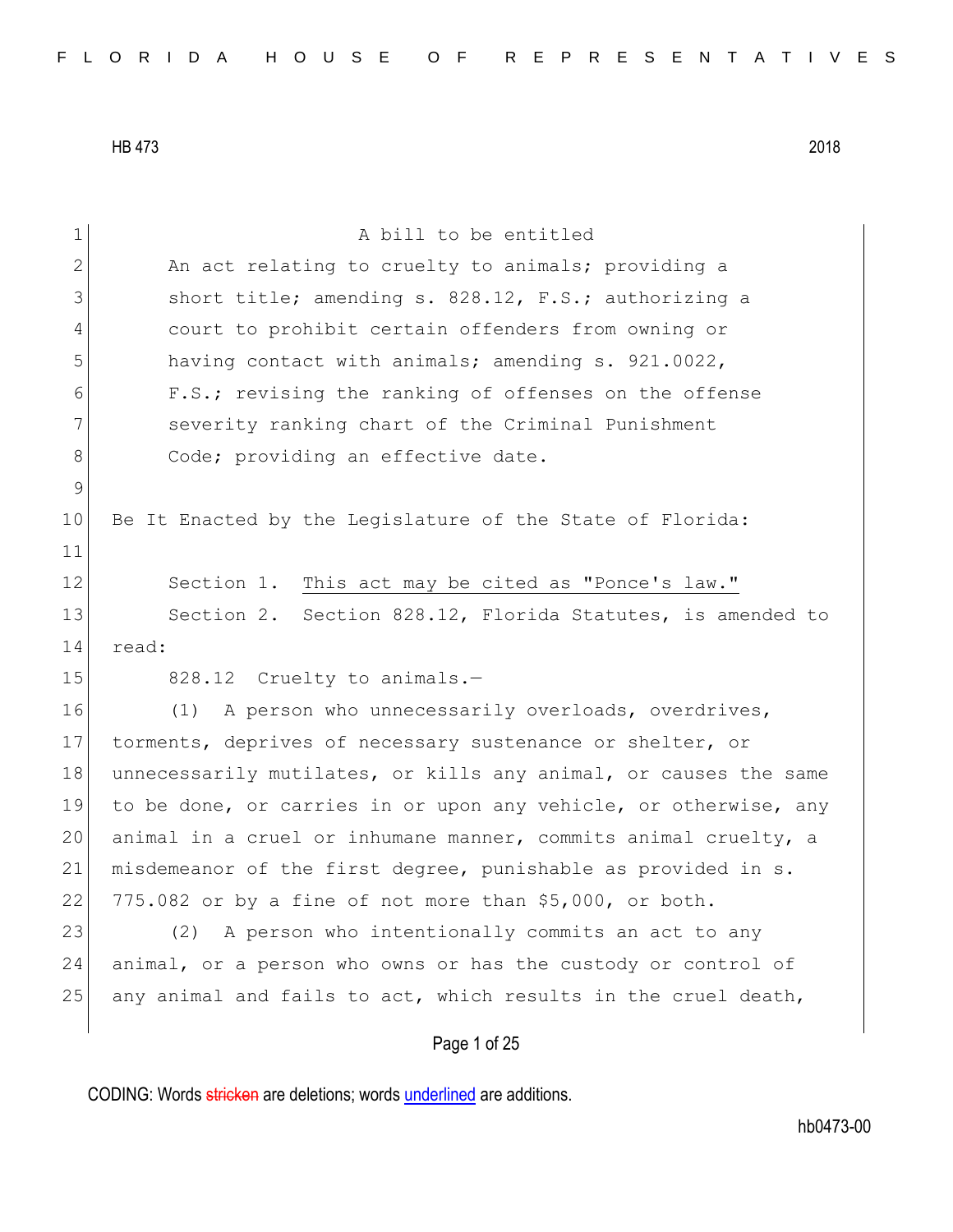26 or excessive or repeated infliction of unnecessary pain or 27 suffering, or causes the same to be done, commits aggravated 28 animal cruelty, a felony of the third degree, punishable as 29 provided in s. 775.082 or by a fine of not more than \$10,000, or 30 both.

31 (a) A person convicted of a violation of this subsection, where the finder of fact determines that the violation includes the knowing and intentional torture or torment of an animal that injures, mutilates, or kills the animal, shall be ordered to pay a minimum mandatory fine of \$2,500 and undergo psychological counseling or complete an anger management treatment program.

37 (b) A person convicted of a second or subsequent violation 38 of this subsection shall be required to pay a minimum mandatory 39 fine of \$5,000 and serve a minimum mandatory period of 40 incarceration of 6 months. In addition, the person shall be 41 released only upon expiration of sentence, is not eligible for 42 parole, control release, or any form of early release, and must 43 serve 100 percent of the court-imposed sentence. Any plea of 44 nolo contendere shall be considered a conviction for purposes of 45 this subsection.

46 (3) A person who commits multiple acts of animal cruelty 47 or aggravated animal cruelty against an animal may be charged 48 with a separate offense for each such act. A person who commits 49 animal cruelty or aggravated animal cruelty against more than 50 one animal may be charged with a separate offense for each

## Page 2 of 25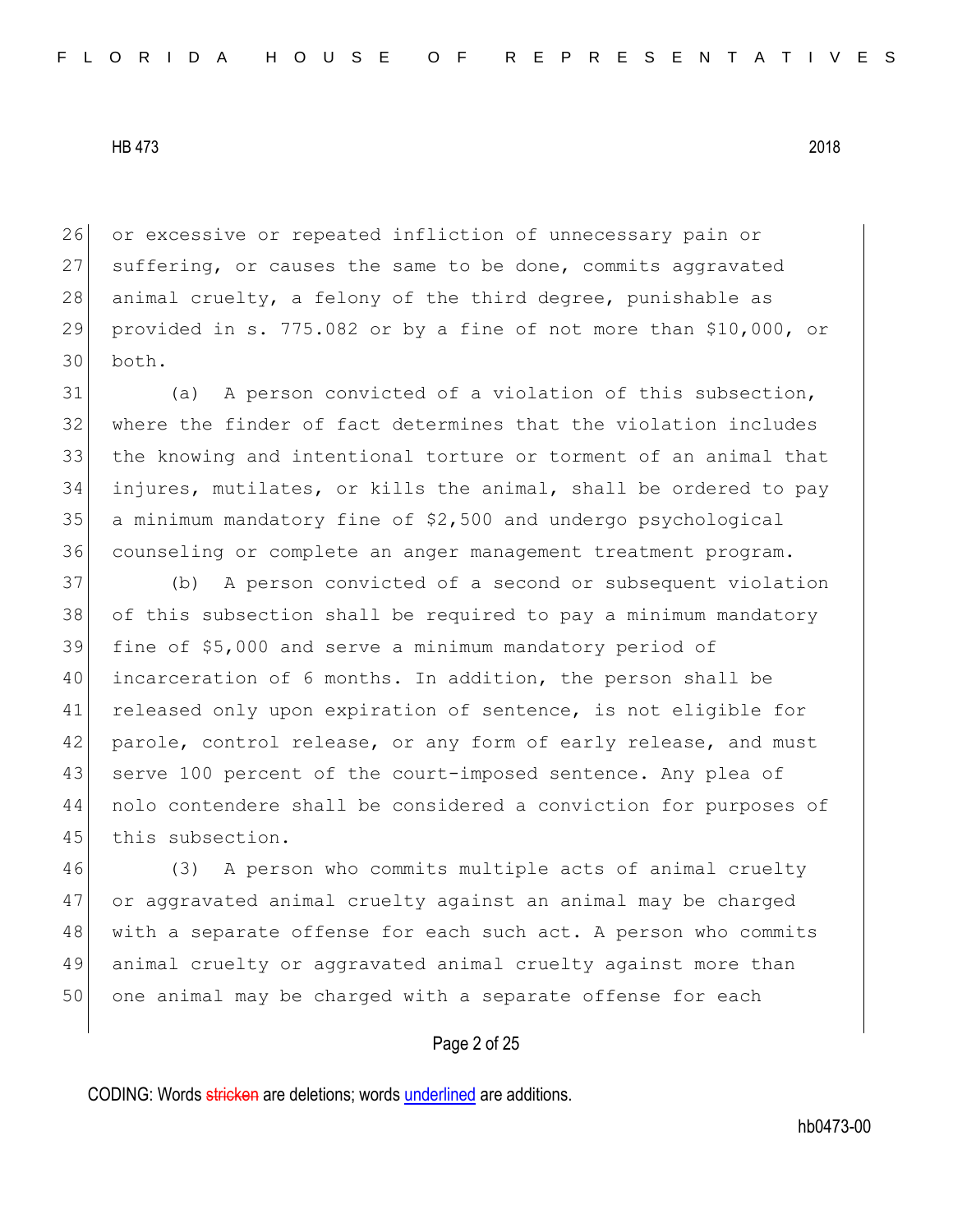51 animal such cruelty was committed upon.

52 (4) A veterinarian licensed to practice in the state shall 53 be held harmless from either criminal or civil liability for any 54 decisions made or services rendered under the provisions of this 55 section. Such a veterinarian is, therefore, under this 56 subsection, immune from a lawsuit for his or her part in an 57 investigation of cruelty to animals.

58 (5) A person who intentionally trips, fells, ropes, or 59 lassos the legs of a horse by any means for the purpose of 60 entertainment or sport commits a shall be quilty of a third 61 degree felony of the third degree, punishable as provided in s. 62 775.082, s. 775.083, or s. 775.084. As used in this subsection, 63 the term "trip" means any act that consists of the use of any 64 wire, pole, stick, rope, or other apparatus to cause a horse to 65 fall or lose its balance, and the term "horse" means any animal 66 of any registered breed of the genus Equus, or any recognized 67 hybrid thereof. The provisions of This subsection does shall not 68 apply when tripping is used:

69 (a) To control a horse that is posing an immediate threat 70 to other livestock or human beings;

71 (b) For the purpose of identifying ownership of the horse 72 when its ownership is unknown; or

73 (c) For the purpose of administering veterinary care to 74 the horse.

75 (6) In addition to other penalties prescribed by law, a

Page 3 of 25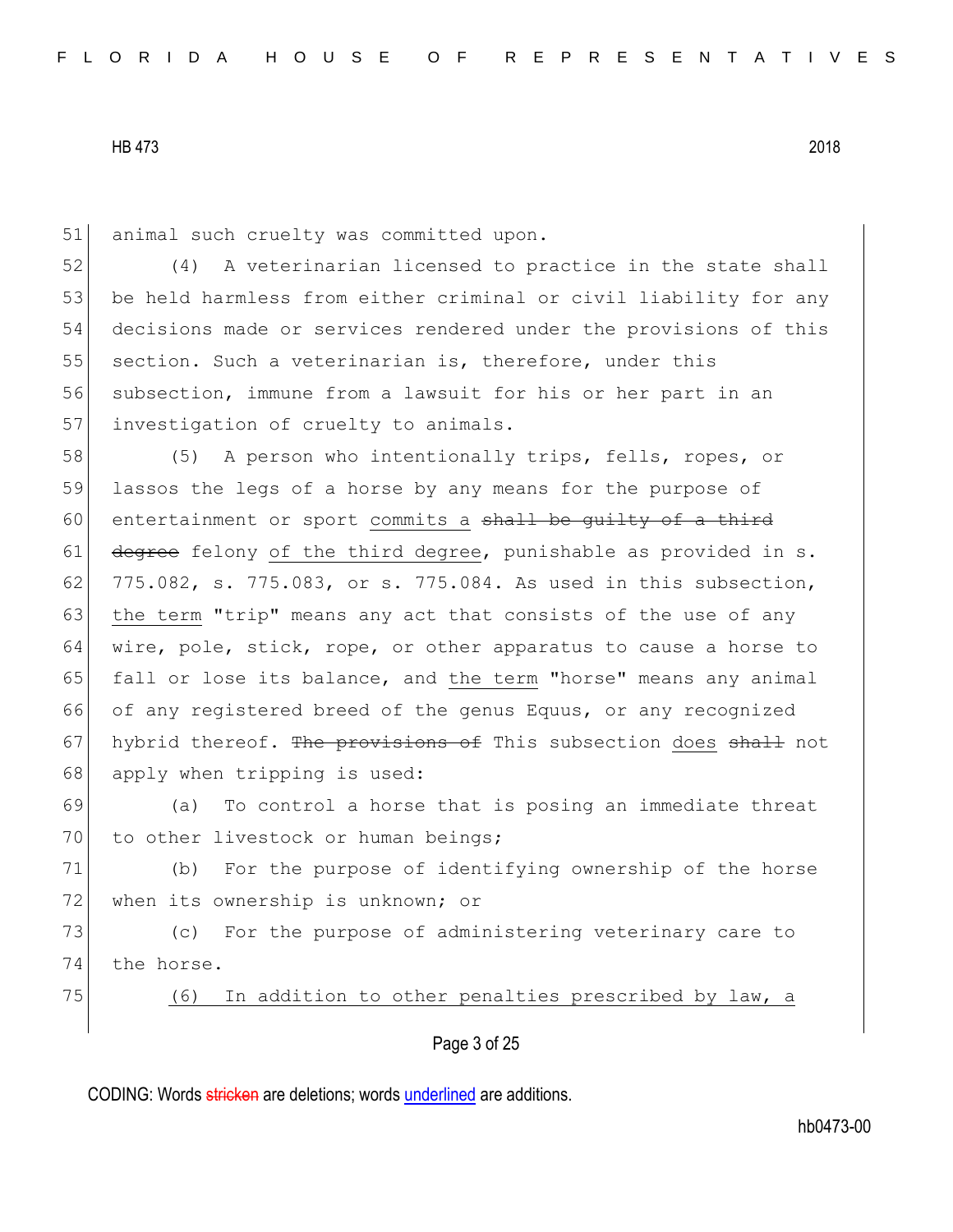|  |  |  |  |  |  |  |  |  |  | FLORIDA HOUSE OF REPRESENTATIVES |  |  |  |  |  |  |  |  |  |  |  |  |  |  |  |  |
|--|--|--|--|--|--|--|--|--|--|----------------------------------|--|--|--|--|--|--|--|--|--|--|--|--|--|--|--|--|
|--|--|--|--|--|--|--|--|--|--|----------------------------------|--|--|--|--|--|--|--|--|--|--|--|--|--|--|--|--|

Page 4 of 25 76 person who is convicted of a violation of this section may be 77 prohibited by the court from owning, possessing, keeping, 78 harboring, having contact with, or having custody or control 79 over any animal for a period of time determined by the court. 80 Section 3. Paragraphs (c) and (e) of subsection (3) of 81 section 921.0022, Florida Statutes, are amended to read: 82 921.0022 Criminal Punishment Code; offense severity 83 ranking chart.-84 (3) OFFENSE SEVERITY RANKING CHART 85 (c) LEVEL 3 86 Florida Statute Felony Degree Description 87 119.10(2)(b) 3rd Unlawful use of confidential information from police reports. 88 316.066  $(3)(b)-(d)$ 3rd Unlawfully obtaining or using confidential crash reports. 89 316.193(2)(b) 3rd Felony DUI, 3rd conviction. 90 316.1935(2) 3rd Fleeing or attempting to elude law enforcement officer in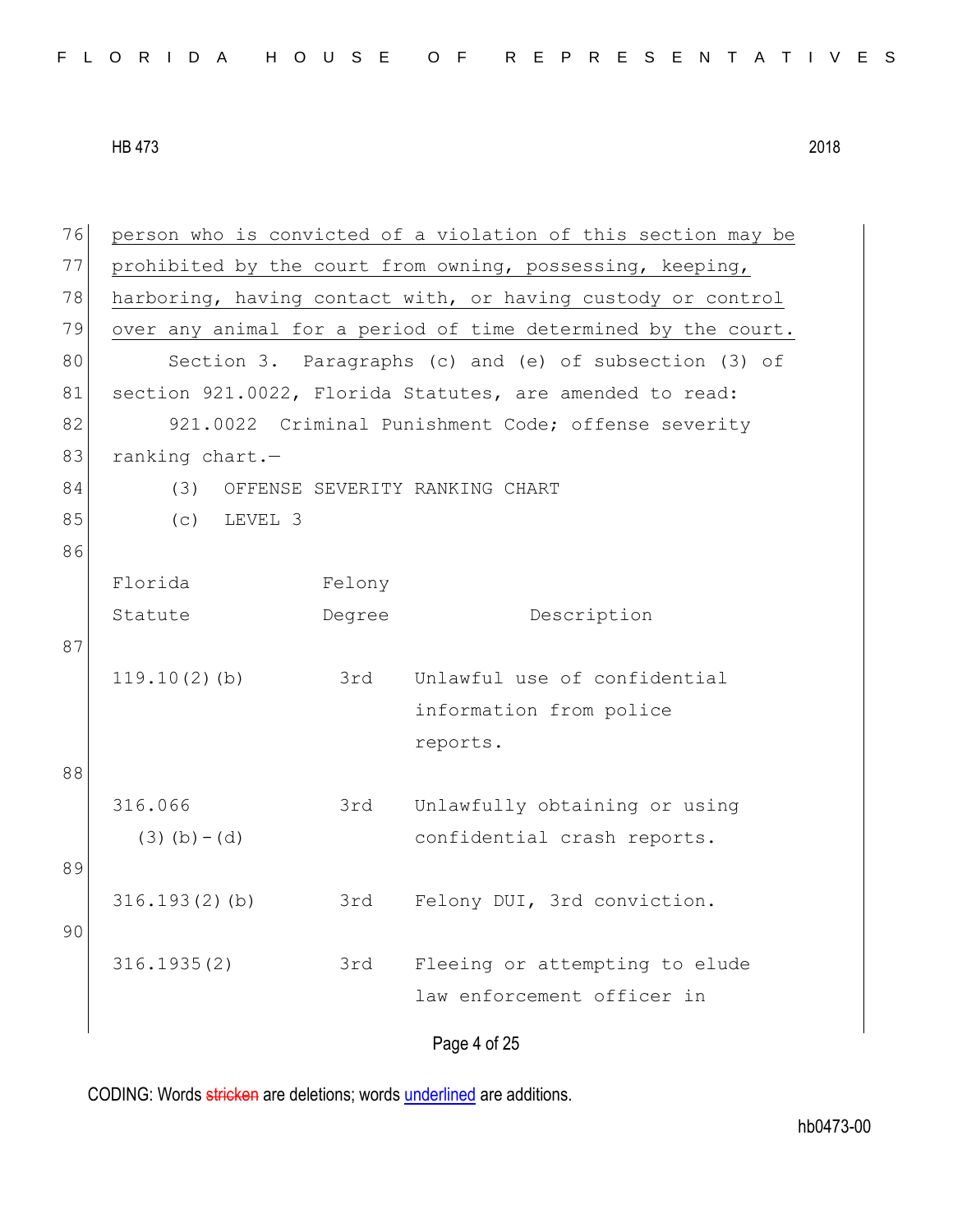|  |  |  |  |  |  |  |  |  | FLORIDA HOUSE OF REPRESENTATIVES |  |  |  |  |  |  |  |  |  |  |  |  |  |  |  |  |  |  |  |  |  |  |  |  |
|--|--|--|--|--|--|--|--|--|----------------------------------|--|--|--|--|--|--|--|--|--|--|--|--|--|--|--|--|--|--|--|--|--|--|--|--|
|--|--|--|--|--|--|--|--|--|----------------------------------|--|--|--|--|--|--|--|--|--|--|--|--|--|--|--|--|--|--|--|--|--|--|--|--|

| 91 |                 |     | patrol vehicle with siren and<br>lights activated.                                      |
|----|-----------------|-----|-----------------------------------------------------------------------------------------|
|    | 319.30(4)       | 3rd | Possession by junkyard of motor<br>vehicle with identification<br>number plate removed. |
| 92 |                 |     |                                                                                         |
|    | 319.33(1)(a)    | 3rd | Alter or forge any certificate<br>of title to a motor vehicle or<br>mobile home.        |
| 93 |                 |     |                                                                                         |
|    | 319.33(1)(c)    | 3rd | Procure or pass title on stolen<br>vehicle.                                             |
| 94 |                 |     |                                                                                         |
|    | 319.33(4)       | 3rd | With intent to defraud,                                                                 |
|    |                 |     | possess, sell, etc., a blank,<br>forged, or unlawfully obtained                         |
|    |                 |     | title or registration.                                                                  |
| 95 |                 |     |                                                                                         |
| 96 | $327.35(2)$ (b) | 3rd | Felony BUI.                                                                             |
|    | 328.05(2)       | 3rd | Possess, sell, or counterfeit                                                           |
|    |                 |     | fictitious, stolen, or                                                                  |
|    |                 |     | fraudulent titles or bills of                                                           |
|    |                 |     | sale of vessels.                                                                        |
|    |                 |     | Page 5 of 25                                                                            |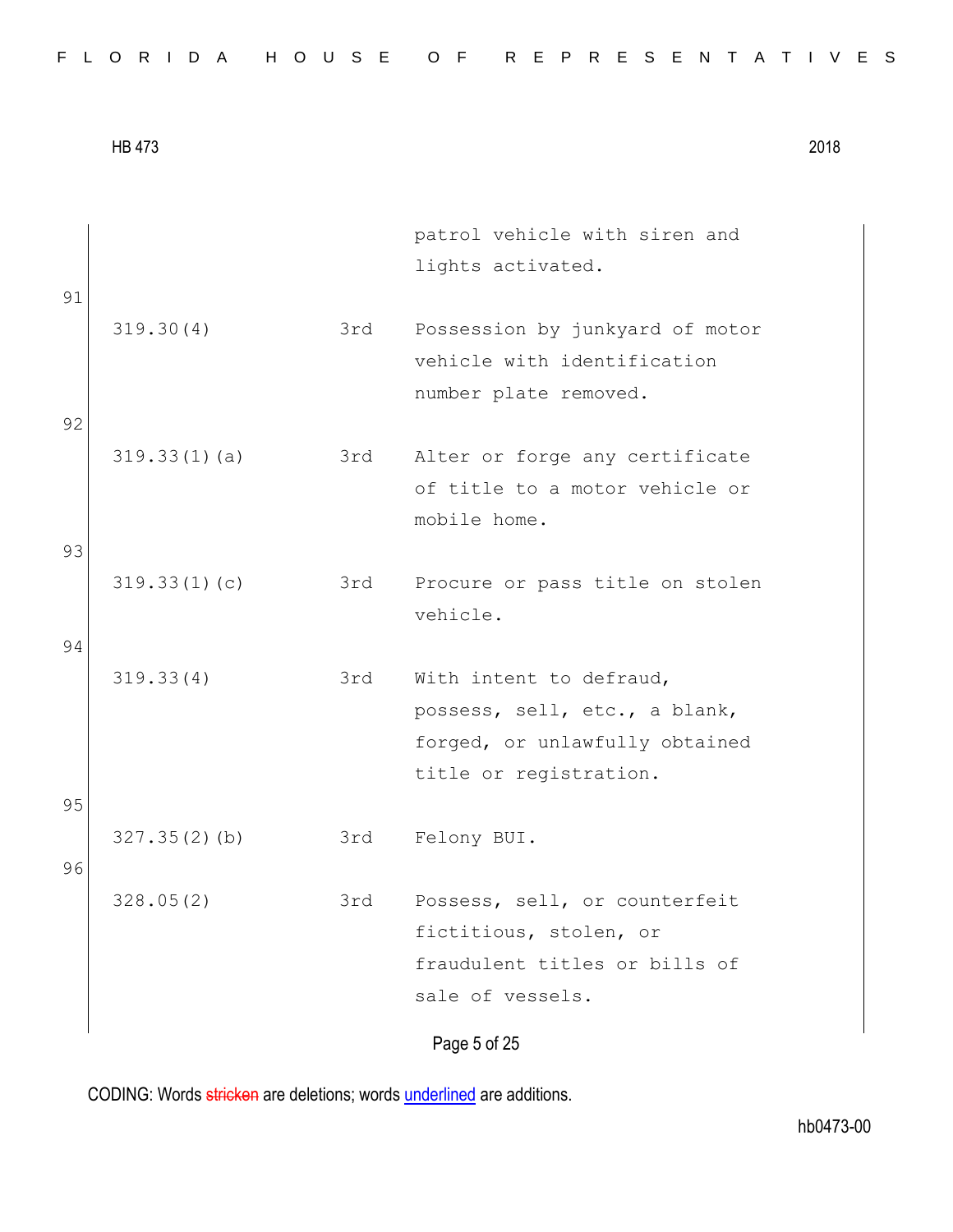| FLORIDA HOUSE OF REPRESENTATIVES |  |
|----------------------------------|--|
|----------------------------------|--|

Page 6 of 25 97 328.07(4) 3rd Manufacture, exchange, or possess vessel with counterfeit or wrong ID number. 98 376.302(5) 3rd Fraud related to reimbursement for cleanup expenses under the Inland Protection Trust Fund. 99 379.2431 (1)(e)5. 3rd Taking, disturbing, mutilating, destroying, causing to be destroyed, transferring, selling, offering to sell, molesting, or harassing marine turtles, marine turtle eggs, or marine turtle nests in violation of the Marine Turtle Protection Act. 100 379.2431 (1)(e)6. 3rd Possessing any marine turtle species or hatchling, or parts thereof, or the nest of any marine turtle species described in the Marine Turtle Protection Act.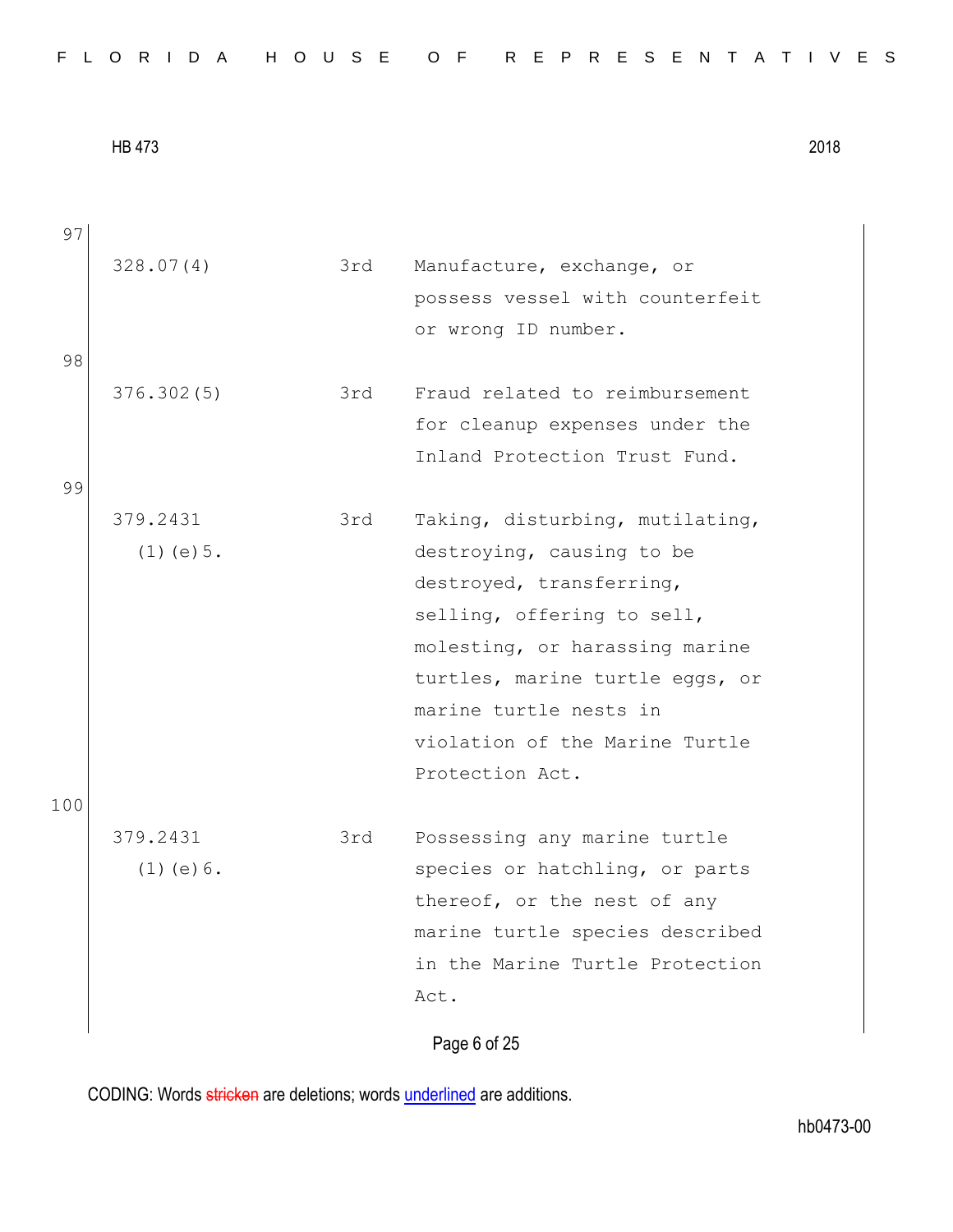| FLORIDA HOUSE OF REPRESENTATIVES |  |
|----------------------------------|--|
|----------------------------------|--|

| 101 |                  |     |                                 |
|-----|------------------|-----|---------------------------------|
|     | 379.2431         | 3rd | Soliciting to commit or         |
|     | $(1)$ (e) $7$ .  |     | conspiring to commit a          |
|     |                  |     | violation of the Marine Turtle  |
|     |                  |     | Protection Act.                 |
| 102 |                  |     |                                 |
|     | 400.9935(4)(a)   | 3rd | Operating a clinic, or offering |
|     | or $(b)$         |     | services requiring licensure,   |
|     |                  |     | without a license.              |
| 103 |                  |     |                                 |
|     | 400.9935(4)(e)   | 3rd | Filing a false license          |
|     |                  |     | application or other required   |
|     |                  |     | information or failing to       |
|     |                  |     | report information.             |
| 104 |                  |     |                                 |
|     | 440.1051(3)      | 3rd | False report of workers'        |
|     |                  |     | compensation fraud or           |
|     |                  |     | retaliation for making such a   |
|     |                  |     | report.                         |
| 105 |                  |     |                                 |
|     | $501.001(2)$ (b) | 2nd | Tampers with a consumer product |
|     |                  |     | or the container using          |
|     |                  |     | materially false/misleading     |
|     |                  |     | information.                    |
| 106 |                  |     |                                 |
|     |                  |     | Page 7 of 25                    |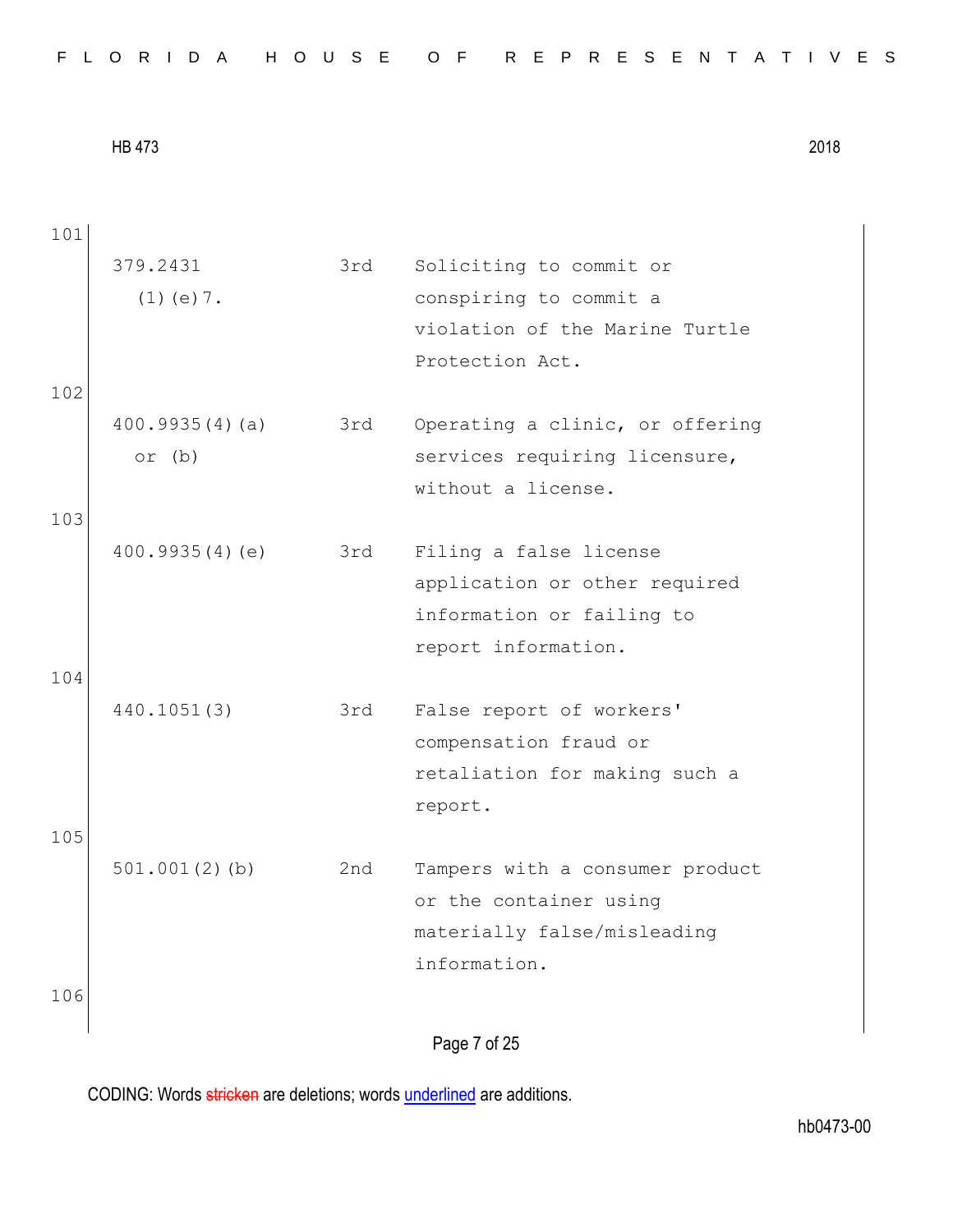|     | 624.401(4)(a)            | 3rd | Transacting insurance without a<br>certificate of authority.                                             |
|-----|--------------------------|-----|----------------------------------------------------------------------------------------------------------|
| 107 |                          |     |                                                                                                          |
|     | 624.401(4)(b)1.          | 3rd | Transacting insurance without a<br>certificate of authority;<br>premium collected less than<br>\$20,000. |
| 108 |                          |     |                                                                                                          |
|     | $626.902(1)(a)$ &<br>(b) | 3rd | Representing an unauthorized<br>insurer.                                                                 |
| 109 |                          |     |                                                                                                          |
|     | 697.08                   | 3rd | Equity skimming.                                                                                         |
| 110 |                          |     |                                                                                                          |
|     | 790.15(3)                | 3rd | Person directs another to<br>discharge firearm from a<br>vehicle.                                        |
| 111 |                          |     |                                                                                                          |
|     | 806.10(1)                | 3rd | Maliciously injure, destroy, or<br>interfere with vehicles or<br>equipment used in firefighting.         |
| 112 |                          |     |                                                                                                          |
| 113 | 806.10(2)                | 3rd | Interferes with or assaults<br>firefighter in performance of<br>duty.                                    |
|     |                          |     | Page 8 of 25                                                                                             |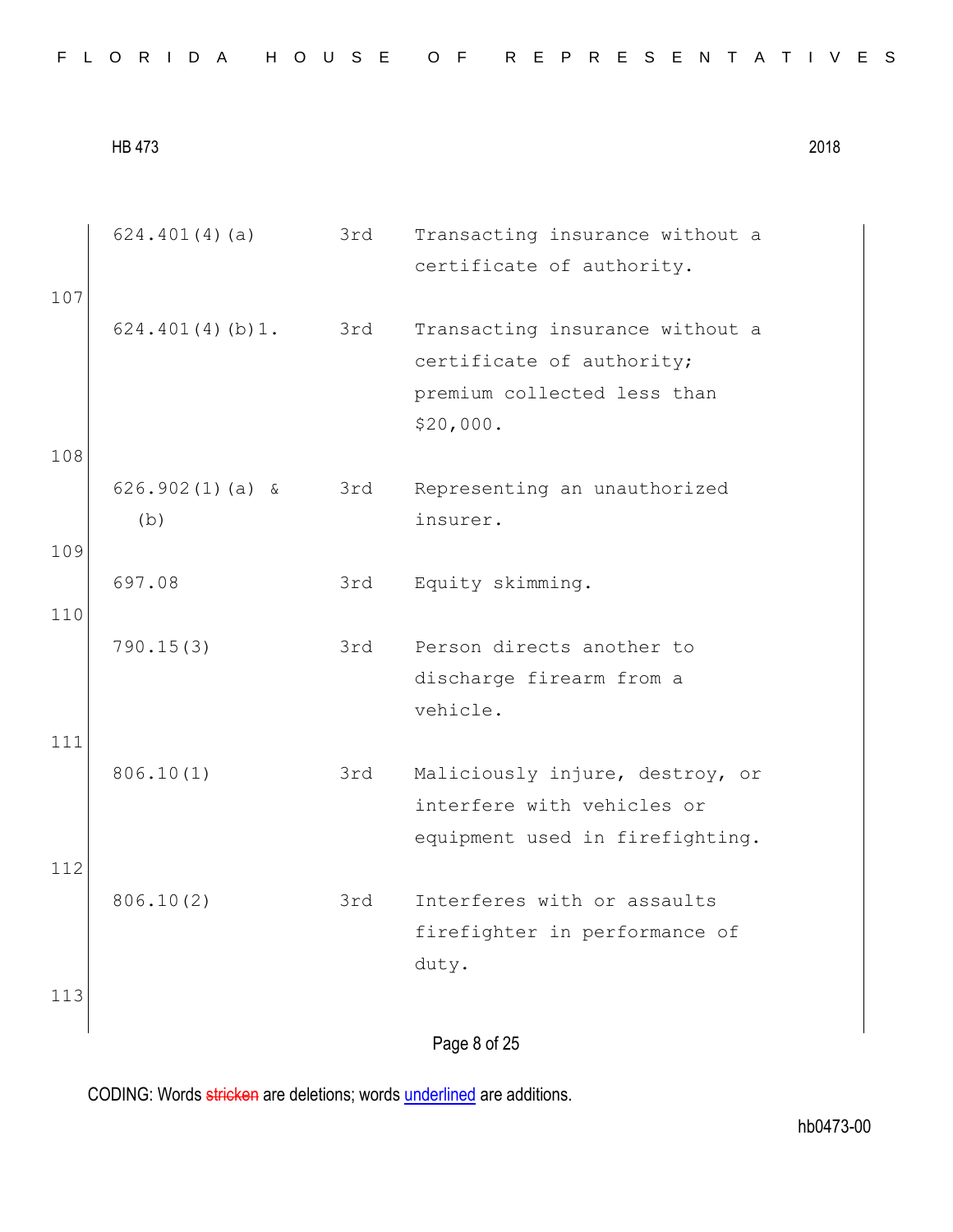| 114        | 810.09(2)(c)               | 3rd | Trespass on property other than<br>structure or conveyance armed<br>with firearm or dangerous<br>weapon.         |
|------------|----------------------------|-----|------------------------------------------------------------------------------------------------------------------|
| 115        | 812.014(2)(c)2.            | 3rd | Grand theft; \$5,000 or more but<br>less than \$10,000.                                                          |
|            | 812.0145(2)(c)             | 3rd | Theft from person 65 years of<br>age or older; \$300 or more but<br>less than \$10,000.                          |
| 116<br>117 | 815.04(5)(b)               | 2nd | Computer offense devised to<br>defraud or obtain property.                                                       |
|            | 817.034(4)(a)3.            | 3rd | Engages in scheme to defraud<br>(Florida Communications Fraud<br>Act), property valued at less<br>than \$20,000. |
| 118<br>119 | 817.233                    | 3rd | Burning to defraud insurer.                                                                                      |
|            | 817.234<br>$(8)$ (b) & (c) | 3rd | Unlawful solicitation of<br>persons involved in motor<br>vehicle accidents.                                      |
|            |                            |     | Page 9 of 25                                                                                                     |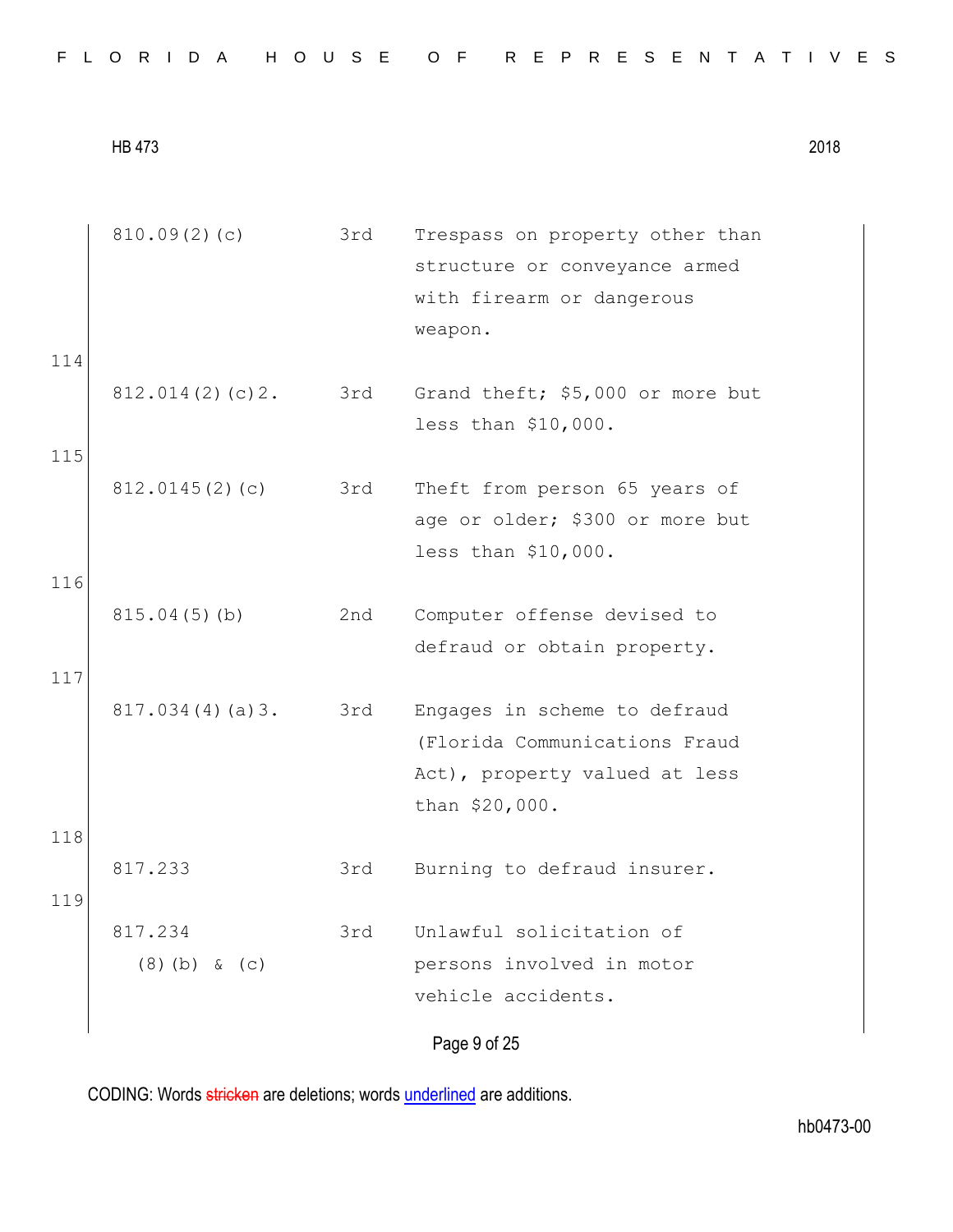Page 10 of 25 120 817.234(11)(a) 3rd Insurance fraud; property value less than \$20,000. 121 817.236 3rd Filing a false motor vehicle insurance application. 122 817.2361 3rd Creating, marketing, or presenting a false or fraudulent motor vehicle insurance card. 123 817.413(2) 3rd Sale of used goods as new. 124 828.12(2) 3rd Tortures any animal with intent to inflict intense pain, serious physical injury, or death. 125 831.28(2)(a) 3rd Counterfeiting a payment instrument with intent to defraud or possessing a counterfeit payment instrument. 126 831.29 2nd Possession of instruments for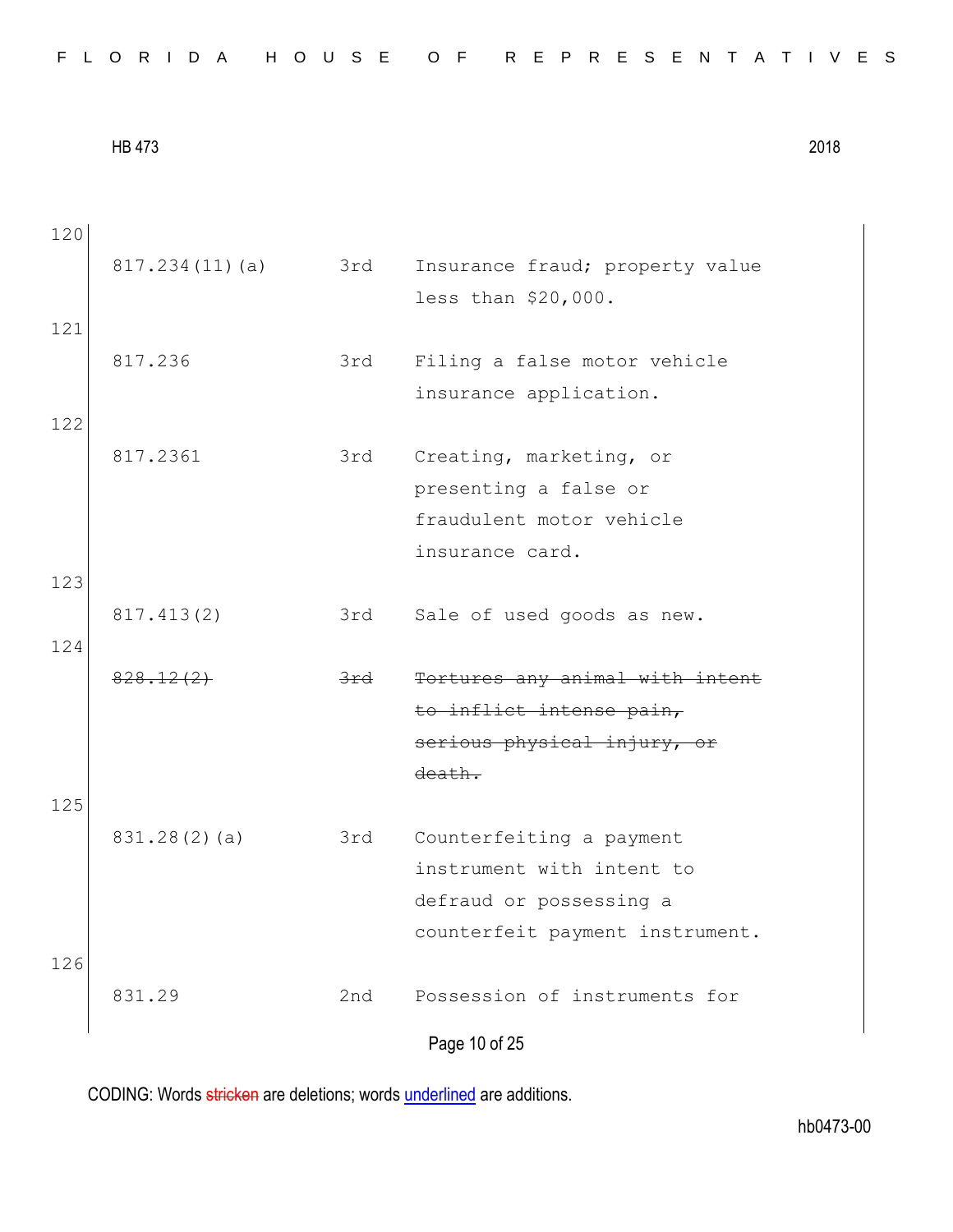| FLORIDA HOUSE OF REPRESENTATIVES |  |
|----------------------------------|--|
|----------------------------------|--|

Page 11 of 25 counterfeiting driver licenses or identification cards. 127 838.021(3)(b) 3rd Threatens unlawful harm to public servant. 128 843.19 3rd Injure, disable, or kill police dog or horse. 129 860.15(3) 3rd Overcharging for repairs and parts. 130 870.01(2) 3rd Riot; inciting or encouraging. 131 893.13(1)(a)2. 3rd Sell, manufacture, or deliver cannabis (or other s. 893.03(1)(c), (2)(c)1., (2)(c)2., (2)(c)3., (2)(c)5., (2)(c)  $6.$ , (2)(c)  $7.$ , (2)(c)  $8.$ , (2)(c)9., (3), or (4) drugs). 132 893.13(1)(d)2. 2nd Sell, manufacture, or deliver s. 893.03(1)(c), (2)(c)1., (2)(c)2., (2)(c)3., (2)(c)5., (2)(c)  $6.$ , (2)(c)  $7.$ , (2)(c)  $8.$ ,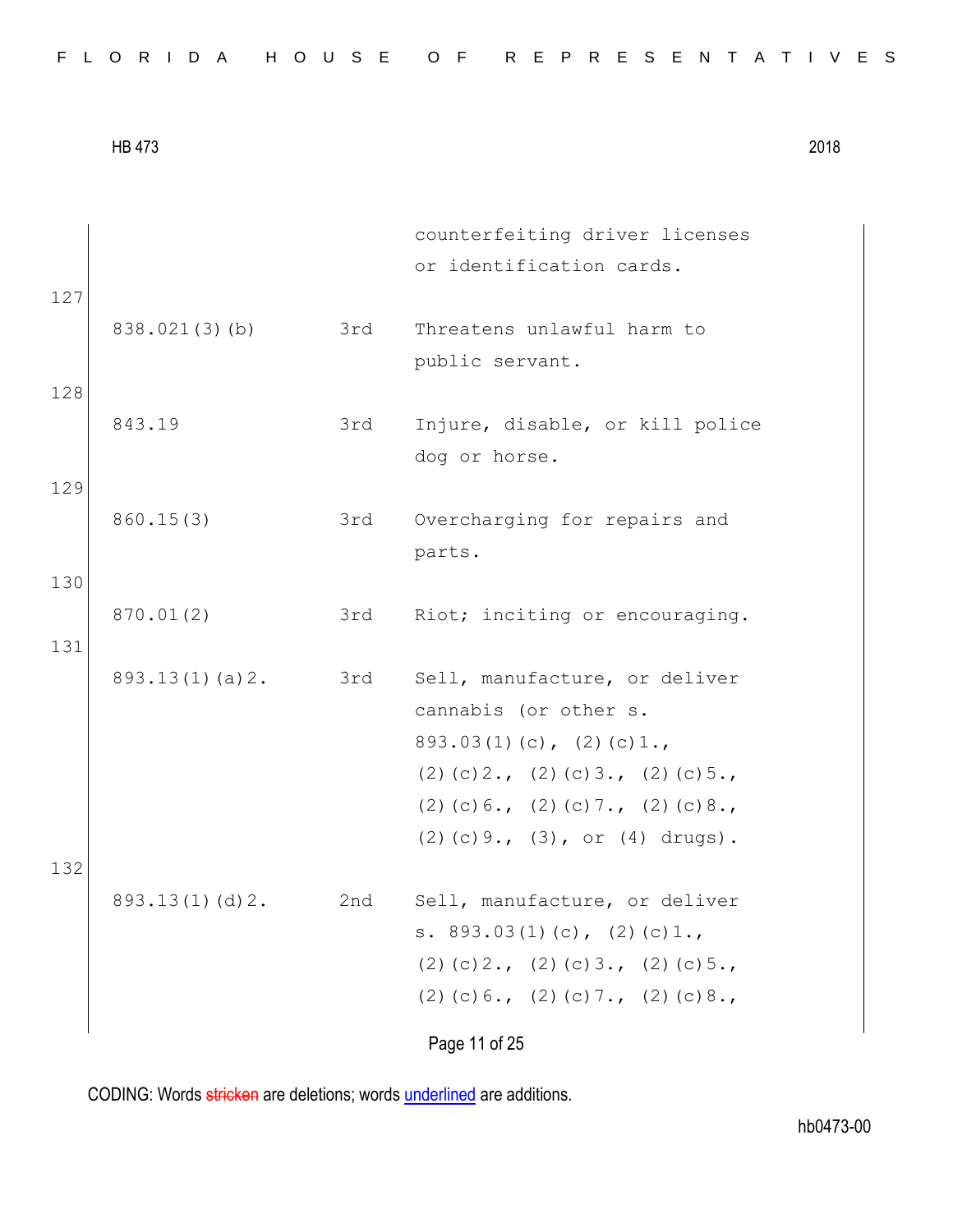|  |  |  |  |  |  |  |  |  |  |  |  |  |  | FLORIDA HOUSE OF REPRESENTATIVES |  |  |  |  |  |  |  |  |  |  |  |  |  |  |  |  |  |
|--|--|--|--|--|--|--|--|--|--|--|--|--|--|----------------------------------|--|--|--|--|--|--|--|--|--|--|--|--|--|--|--|--|--|
|--|--|--|--|--|--|--|--|--|--|--|--|--|--|----------------------------------|--|--|--|--|--|--|--|--|--|--|--|--|--|--|--|--|--|

|     |                    |     | $(2)$ (c) 9., $(3)$ , or $(4)$ drugs  |
|-----|--------------------|-----|---------------------------------------|
|     |                    |     | within 1,000 feet of                  |
|     |                    |     | university.                           |
| 133 |                    |     |                                       |
|     | $893.13(1)$ (f) 2. | 2nd | Sell, manufacture, or deliver         |
|     |                    |     | s. $893.03(1)(c)$ , $(2)(c)1.$        |
|     |                    |     | $(2)$ (c) 2., (2) (c) 3., (2) (c) 5., |
|     |                    |     | $(2)$ (c) 6., (2) (c) 7., (2) (c) 8., |
|     |                    |     | $(2)$ (c) 9., $(3)$ , or $(4)$ drugs  |
|     |                    |     | within 1,000 feet of public           |
|     |                    |     | housing facility.                     |
| 134 |                    |     |                                       |
|     | 893.13(4)(c)       |     | 3rd Use or hire of minor; deliver     |
|     |                    |     | to minor other controlled             |
|     |                    |     | substances.                           |
| 135 |                    |     |                                       |
|     | 893.13(6)(a)       | 3rd | Possession of any controlled          |
|     |                    |     | substance other than felony           |
|     |                    |     | possession of cannabis.               |
| 136 |                    |     |                                       |
|     | 893.13(7)(a)8.     | 3rd | Withhold information from             |
|     |                    |     | practitioner regarding previous       |
|     |                    |     | receipt of or prescription for        |
|     |                    |     | a controlled substance.               |
| 137 |                    |     |                                       |
|     |                    |     | Page 12 of 25                         |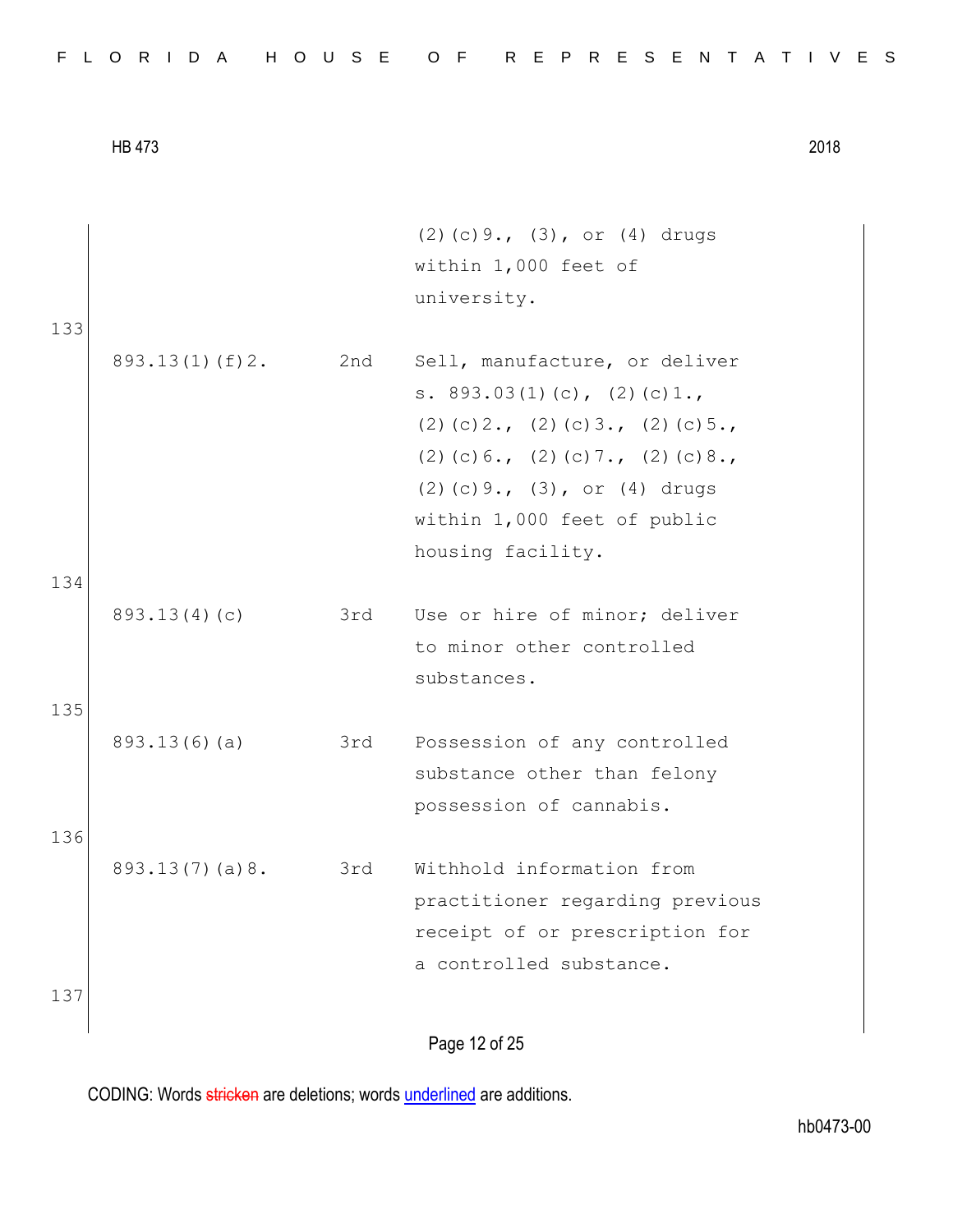Page 13 of 25 893.13(7)(a)9. 3rd Obtain or attempt to obtain controlled substance by fraud, forgery, misrepresentation, etc. 138 893.13(7)(a)10. 3rd Affix false or forged label to package of controlled substance. 139 893.13(7)(a)11. 3rd Furnish false or fraudulent material information on any document or record required by chapter 893. 140 893.13(8)(a)1. 3rd Knowingly assist a patient, other person, or owner of an animal in obtaining a controlled substance through deceptive, untrue, or fraudulent representations in or related to the practitioner's practice. 141 893.13(8)(a)2. 3rd Employ a trick or scheme in the practitioner's practice to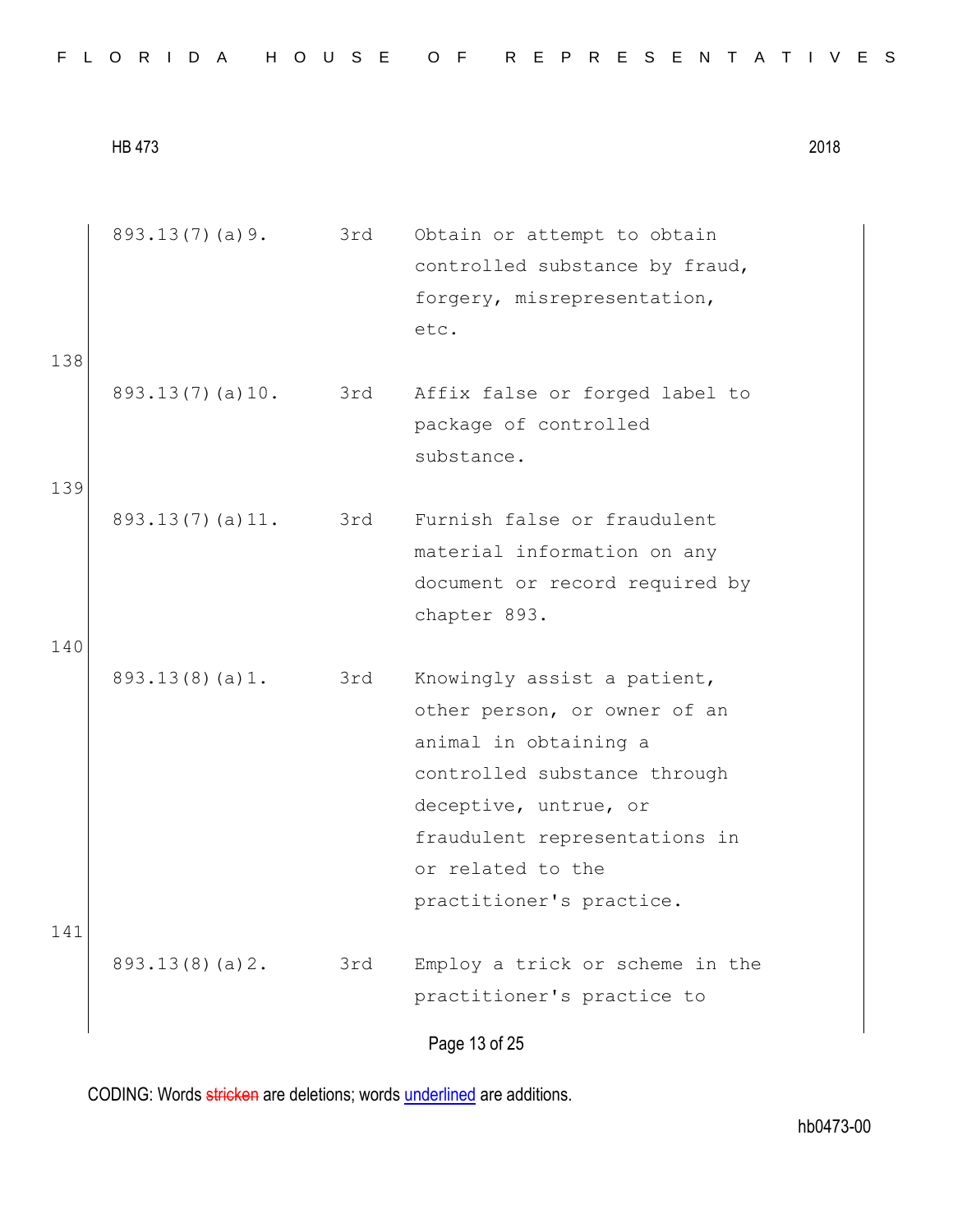|  |  |  |  |  |  |  |  |  |  | FLORIDA HOUSE OF REPRESENTATIVES |  |  |  |  |  |  |  |  |  |  |  |  |  |  |  |  |
|--|--|--|--|--|--|--|--|--|--|----------------------------------|--|--|--|--|--|--|--|--|--|--|--|--|--|--|--|--|
|--|--|--|--|--|--|--|--|--|--|----------------------------------|--|--|--|--|--|--|--|--|--|--|--|--|--|--|--|--|

| 142 |                             |     | assist a patient, other person,<br>or owner of an animal in<br>obtaining a controlled<br>substance.                                                                                                     |
|-----|-----------------------------|-----|---------------------------------------------------------------------------------------------------------------------------------------------------------------------------------------------------------|
| 143 | 893.13(8)(a)3.              | 3rd | Knowingly write a prescription<br>for a controlled substance for<br>a fictitious person.                                                                                                                |
| 144 | 893.13(8)(a)4.              | 3rd | Write a prescription for a<br>controlled substance for a<br>patient, other person, or an<br>animal if the sole purpose of<br>writing the prescription is a<br>monetary benefit for the<br>practitioner. |
| 145 | 918.13(1)(a)                | 3rd | Alter, destroy, or conceal<br>investigation evidence.                                                                                                                                                   |
| 146 | 944.47<br>$(1)$ (a) 1. & 2. | 3rd | Introduce contraband to<br>correctional facility.                                                                                                                                                       |
|     | 944.47(1)(c)                | 2nd | Possess contraband while upon<br>the grounds of a correctional                                                                                                                                          |
|     |                             |     | Page 14 of 25                                                                                                                                                                                           |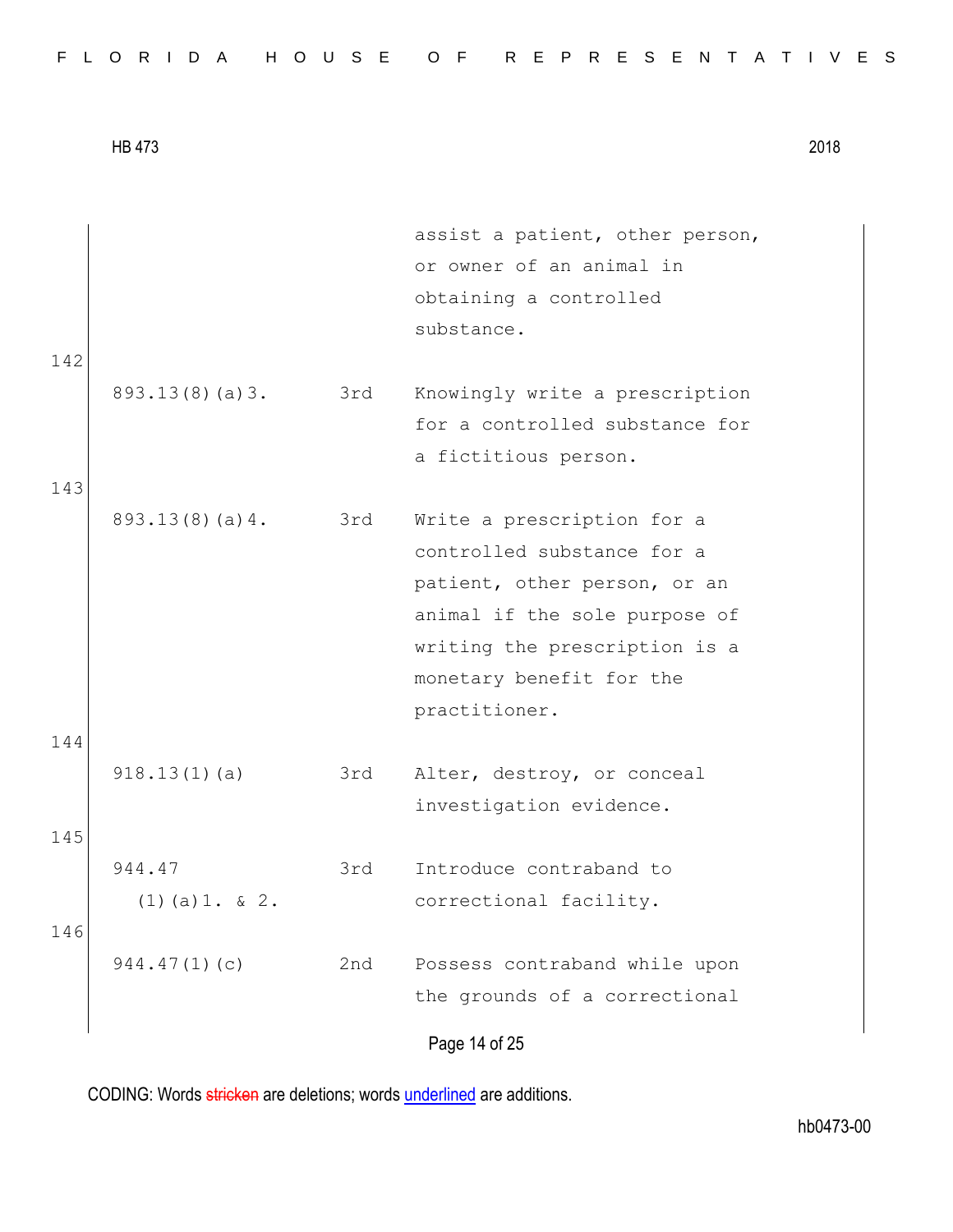Page 15 of 25 institution. 147 985.721 3rd Escapes from a juvenile facility (secure detention or residential commitment facility). 148 149 (e) LEVEL 5 150 Florida Statute Felony Degree Description 151 316.027(2)(a) 3rd Accidents involving personal injuries other than serious bodily injury, failure to stop; leaving scene. 152 316.1935(4)(a) 2nd Aggravated fleeing or eluding. 153 316.80(2) 2nd Unlawful conveyance of fuel; obtaining fuel fraudulently. 154 322.34(6) 3rd Careless operation of motor vehicle with suspended license, resulting in death or serious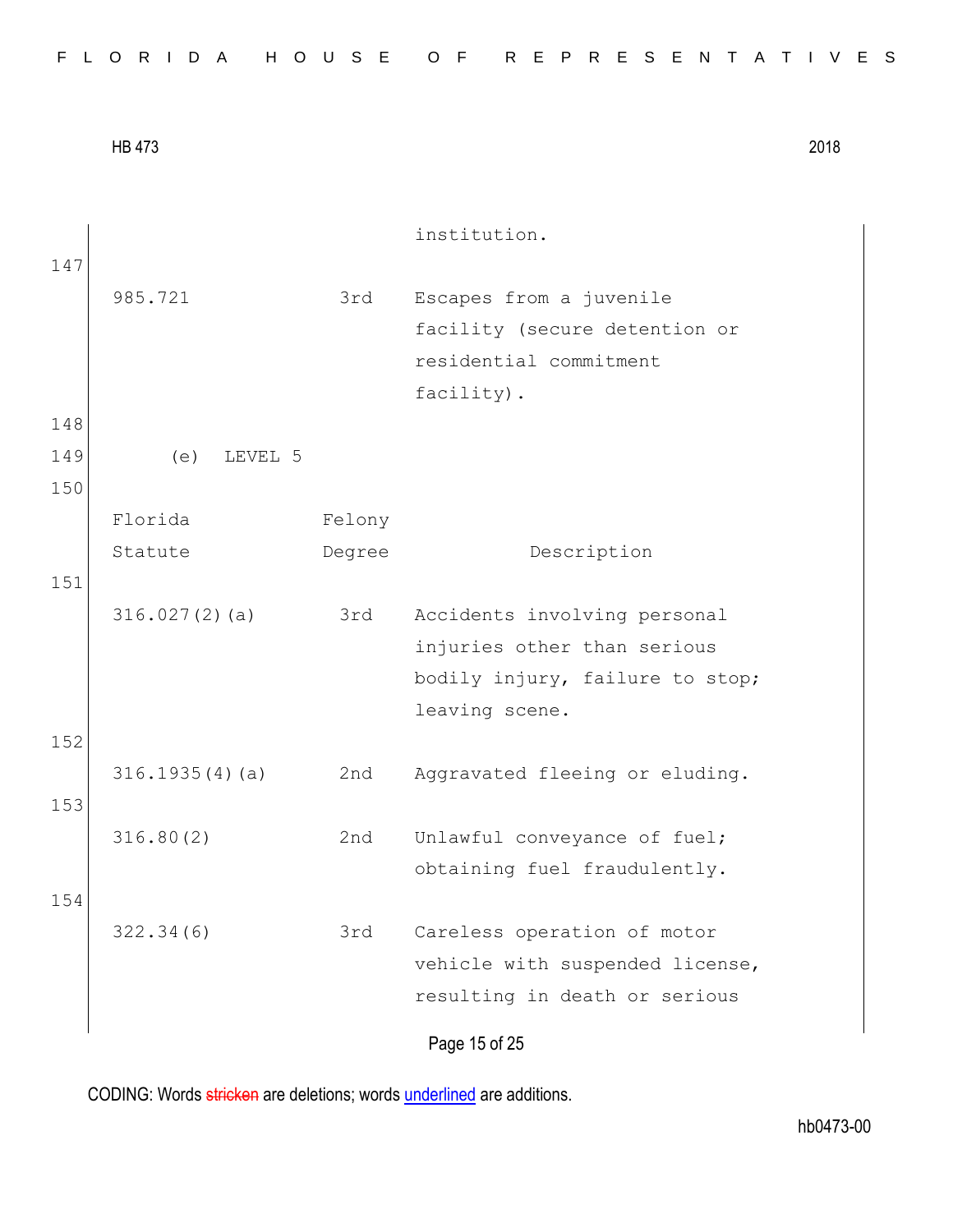| FLORIDA HOUSE OF REPRESENTATIVES |  |
|----------------------------------|--|
|----------------------------------|--|

|     |                     |     | bodily injury.                  |
|-----|---------------------|-----|---------------------------------|
| 155 | 327.30(5)           | 3rd | Vessel accidents involving      |
|     |                     |     | personal injury; leaving scene. |
| 156 | 379.365(2)(c)1. 3rd |     | Violation of rules relating to: |
|     |                     |     | willful molestation of stone    |
|     |                     |     | crab traps, lines, or buoys;    |
|     |                     |     | illegal bartering, trading, or  |
|     |                     |     | sale, conspiring or aiding in   |
|     |                     |     | such barter, trade, or sale, or |
|     |                     |     | supplying, agreeing to supply,  |
|     |                     |     | aiding in supplying, or giving  |
|     |                     |     | away stone crab trap tags or    |
|     |                     |     | certificates; making, altering, |
|     |                     |     | forging, counterfeiting, or     |
|     |                     |     | reproducing stone crab trap     |
|     |                     |     | tags; possession of forged,     |
|     |                     |     | counterfeit, or imitation stone |
|     |                     |     | crab trap tags; and engaging in |
|     |                     |     | the commercial harvest of stone |
|     |                     |     | crabs while license is          |
| 157 |                     |     | suspended or revoked.           |
|     | 379.367(4)          | 3rd | Willful molestation of a        |
|     |                     |     |                                 |

Page 16 of 25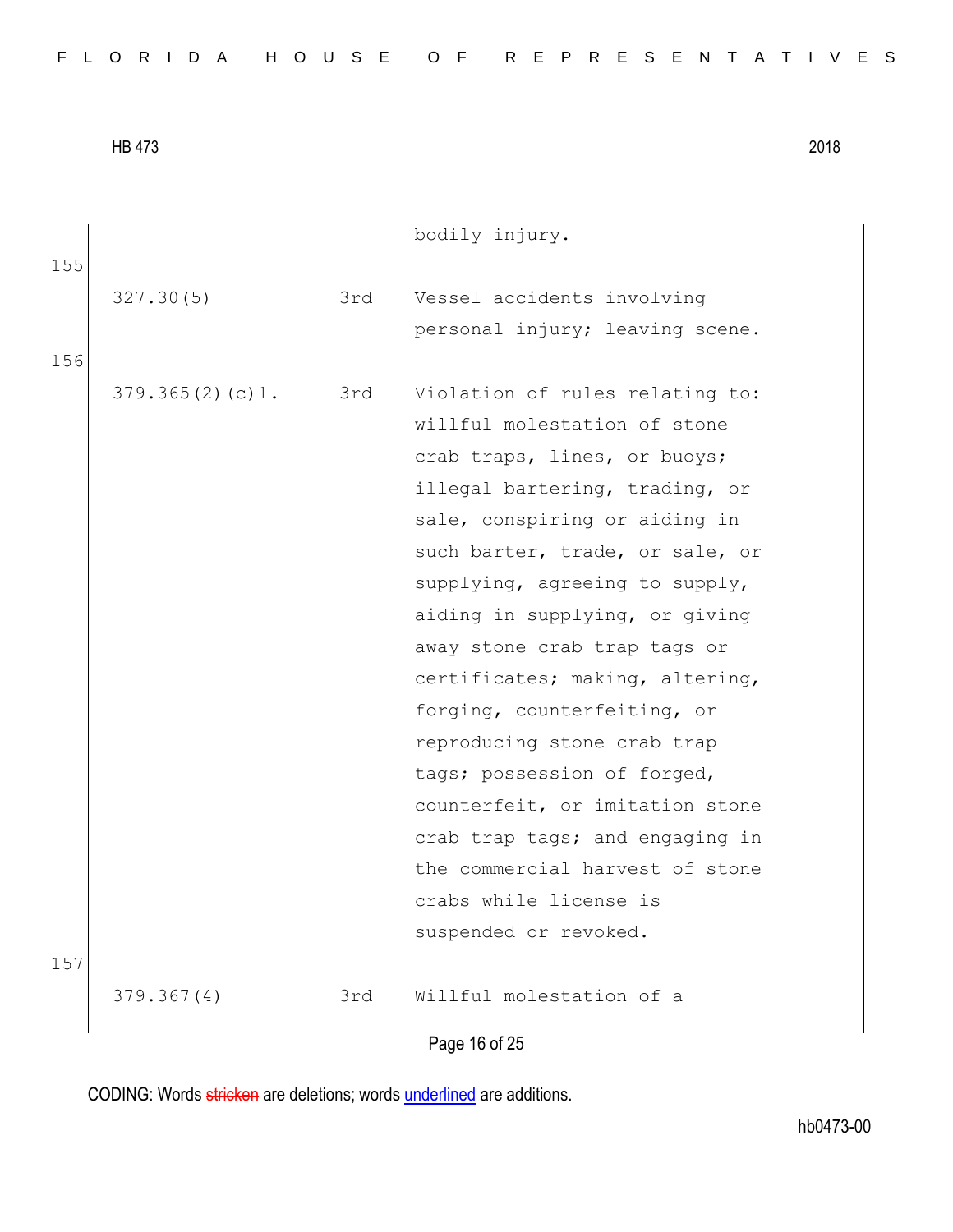|  |  |  |  |  |  |  |  |  |  | FLORIDA HOUSE OF REPRESENTATIVES |  |  |  |  |  |  |  |  |  |  |  |  |  |  |  |  |
|--|--|--|--|--|--|--|--|--|--|----------------------------------|--|--|--|--|--|--|--|--|--|--|--|--|--|--|--|--|
|--|--|--|--|--|--|--|--|--|--|----------------------------------|--|--|--|--|--|--|--|--|--|--|--|--|--|--|--|--|

| 158 |                     |     | commercial harvester's spiny<br>lobster trap, line, or buoy.                                  |
|-----|---------------------|-----|-----------------------------------------------------------------------------------------------|
|     | $379.407(5)$ (b) 3. | 3rd | Possession of 100 or more<br>undersized spiny lobsters.                                       |
| 159 | 381.0041(11)(b)     | 3rd | Donate blood, plasma, or organs<br>knowing HIV positive.                                      |
| 160 | 440.10(1)(q)        | 2nd | Failure to obtain workers'<br>compensation coverage.                                          |
| 161 | 440.105(5)          | 2nd | Unlawful solicitation for the<br>purpose of making workers'                                   |
| 162 |                     |     | compensation claims.                                                                          |
|     | 440.381(2)          | 2nd | Submission of false,<br>misleading, or incomplete                                             |
| 163 |                     |     | information with the purpose of<br>avoiding or reducing workers'<br>compensation premiums.    |
|     | 624.401(4)(b)2.     | 2nd | Transacting insurance without a<br>certificate or authority;<br>premium collected \$20,000 or |
|     |                     |     | Page 17 of 25                                                                                 |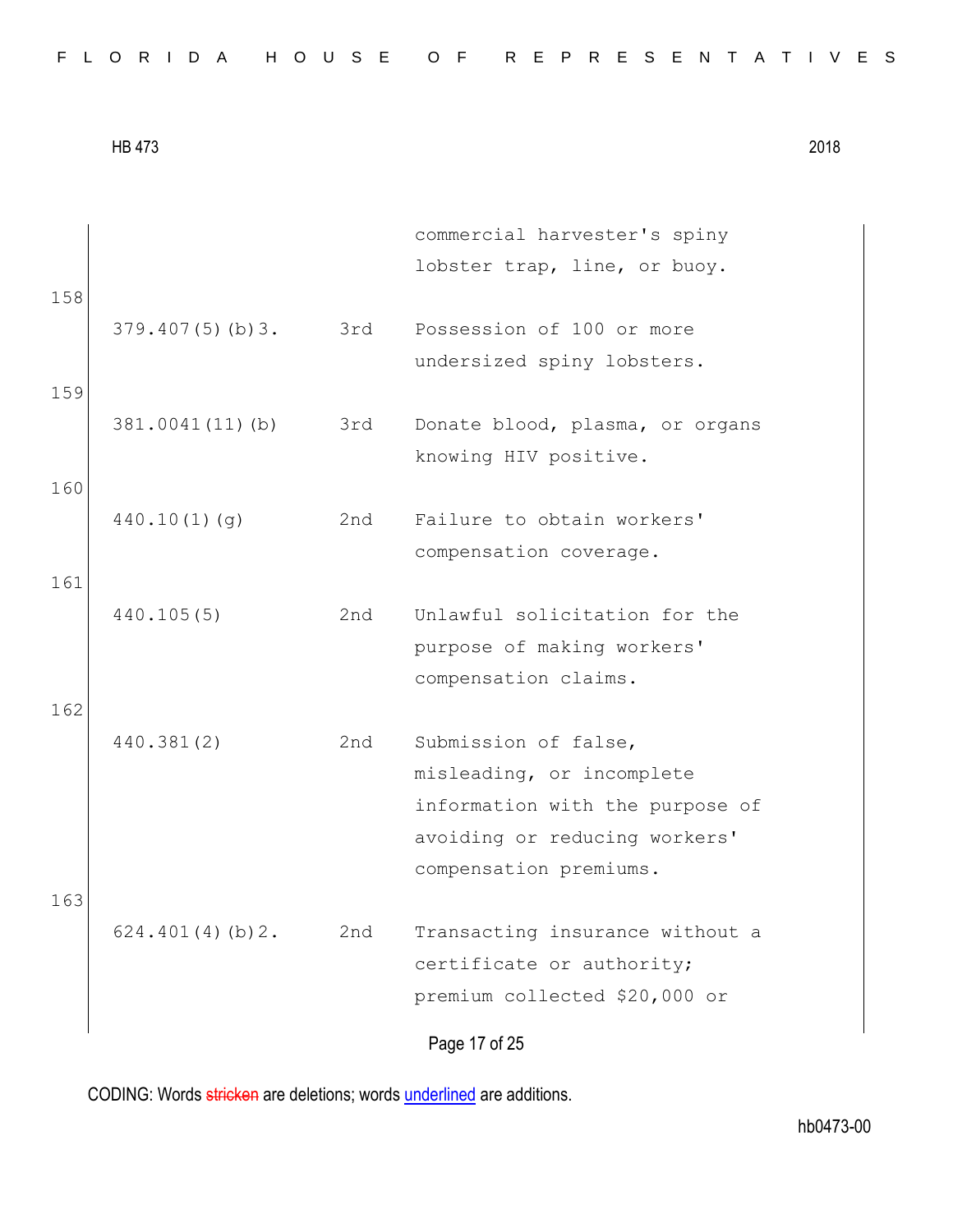| 164 |               |     | more but less than \$100,000.                                                         |
|-----|---------------|-----|---------------------------------------------------------------------------------------|
|     | 626.902(1)(c) | 2nd | Representing an unauthorized                                                          |
| 165 |               |     | insurer; repeat offender.                                                             |
| 166 | 790.01(2)     | 3rd | Carrying a concealed firearm.                                                         |
|     | 790.162       | 2nd | Threat to throw or discharge                                                          |
| 167 |               |     | destructive device.                                                                   |
|     | 790.163(1)    | 2nd | False report of bomb,<br>explosive, weapon of mass                                    |
|     |               |     | destruction, or use of firearms                                                       |
| 168 |               |     | in violent manner.                                                                    |
|     | 790.221(1)    | 2nd | Possession of short-barreled<br>shotgun or machine gun.                               |
| 169 |               |     |                                                                                       |
|     | 790.23        | 2nd | Felons in possession of<br>firearms, ammunition, or<br>electronic weapons or devices. |
| 170 |               |     |                                                                                       |
|     | 796.05(1)     | 2nd | Live on earnings of a<br>prostitute; 1st offense.                                     |
| 171 |               |     |                                                                                       |

Page 18 of 25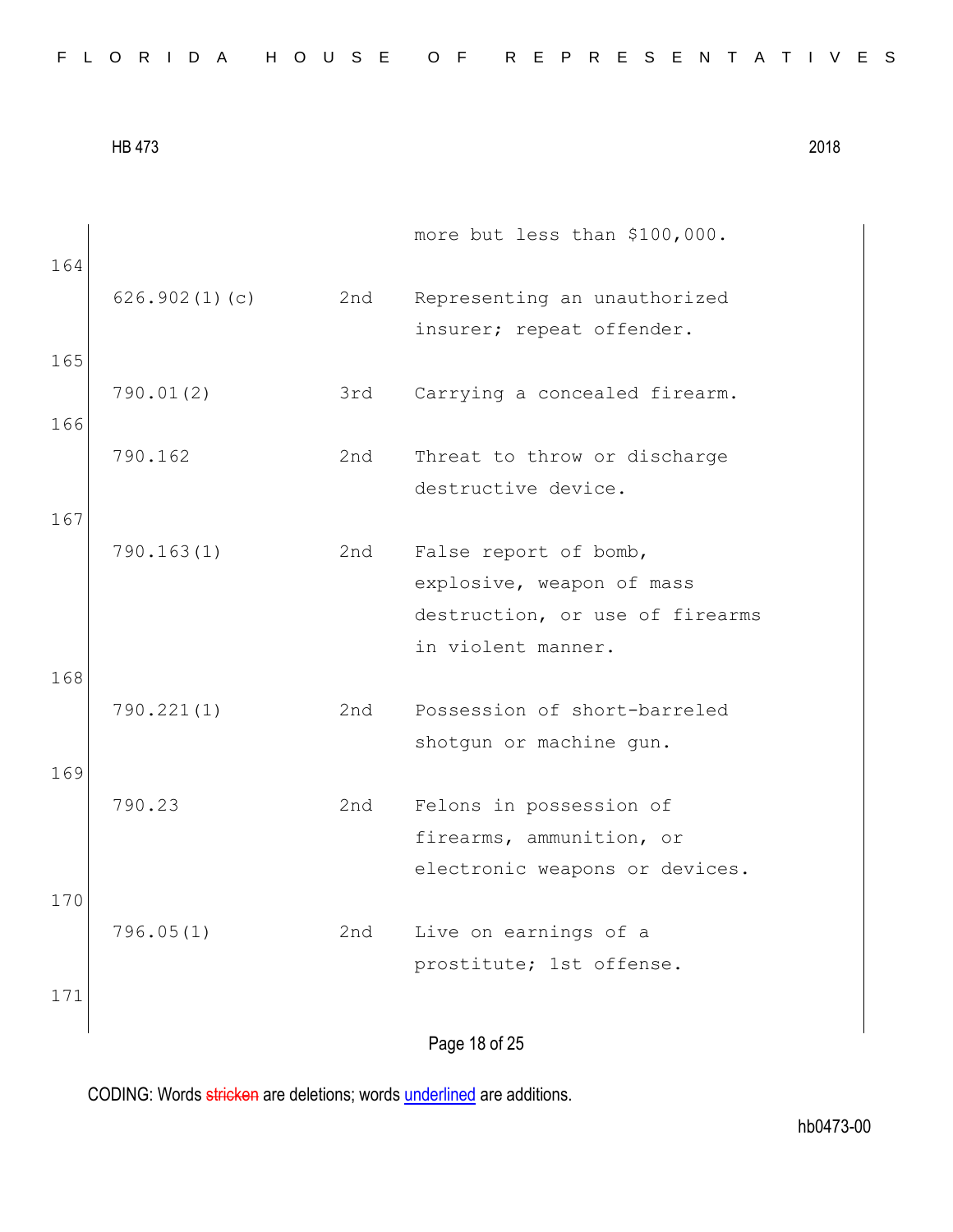| 172        | 800.04(6)(c)      | 3rd | Lewd or lascivious conduct;<br>offender less than 18 years of<br>age.                                 |
|------------|-------------------|-----|-------------------------------------------------------------------------------------------------------|
| 173        | 800.04(7)(b)      | 2nd | Lewd or lascivious exhibition;<br>offender 18 years of age or<br>older.                               |
|            | 806.111(1)        | 3rd | Possess, manufacture, or<br>dispense fire bomb with intent<br>to damage any structure or<br>property. |
| 174<br>175 | $812.0145(2)$ (b) | 2nd | Theft from person 65 years of<br>age or older; \$10,000 or more<br>but less than \$50,000.            |
|            | 812.015(8)        | 3rd | Retail theft; property stolen<br>is valued at \$300 or more and<br>one or more specified acts.        |
| 176<br>177 | 812.019(1)        | 2nd | Stolen property; dealing in or<br>trafficking in.                                                     |
|            | 812.131(2)(b)     | 3rd | Robbery by sudden snatching.<br>Page 19 of 25                                                         |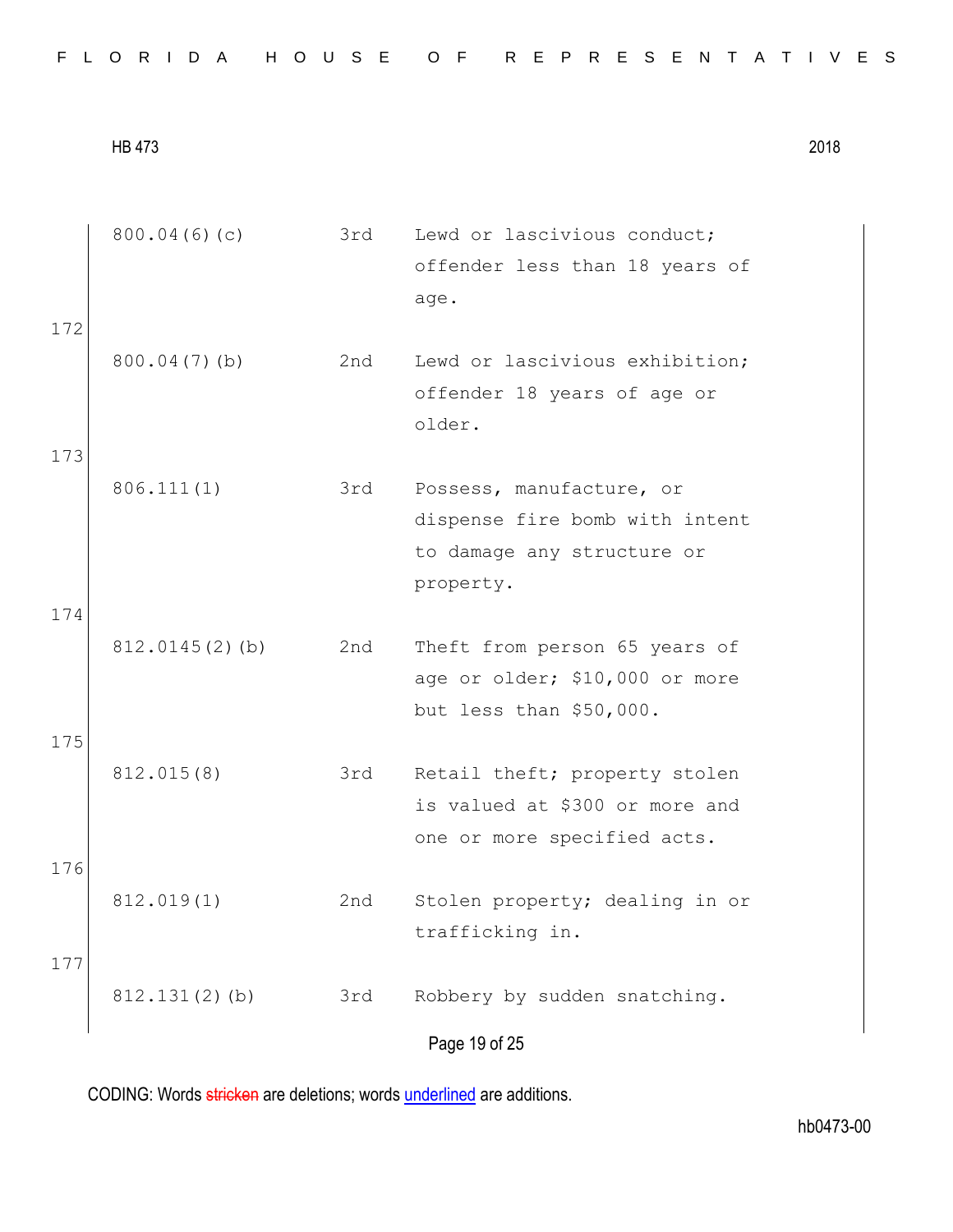| FLORIDA HOUSE OF REPRESENTATIVES |  |
|----------------------------------|--|
|----------------------------------|--|

| 178 |                 |     |                                 |
|-----|-----------------|-----|---------------------------------|
|     | 812.16(2)       | 3rd | Owning, operating, or           |
|     |                 |     | conducting a chop shop.         |
| 179 |                 |     |                                 |
|     | 817.034(4)(a)2. | 2nd | Communications fraud, value     |
|     |                 |     | \$20,000 to \$50,000.           |
| 180 |                 |     |                                 |
|     | 817.234(11)(b)  | 2nd | Insurance fraud; property value |
|     |                 |     | \$20,000 or more but less than  |
|     |                 |     | \$100,000.                      |
| 181 |                 |     |                                 |
|     | $817.2341(1)$ , | 3rd | Filing false financial          |
|     | $(2)$ (a) &     |     | statements, making false        |
|     | $(3)$ (a)       |     | entries of material fact or     |
|     |                 |     | false statements regarding      |
|     |                 |     | property values relating to the |
|     |                 |     | solvency of an insuring entity. |
| 182 |                 |     |                                 |
|     | 817.568(2)(b)   | 2nd | Fraudulent use of personal      |
|     |                 |     | identification information;     |
|     |                 |     | value of benefit, services      |
|     |                 |     | received, payment avoided, or   |
|     |                 |     | amount of injury or fraud,      |
|     |                 |     | \$5,000 or more or use of       |
|     |                 |     | personal identification         |
|     |                 |     | Page 20 of 25                   |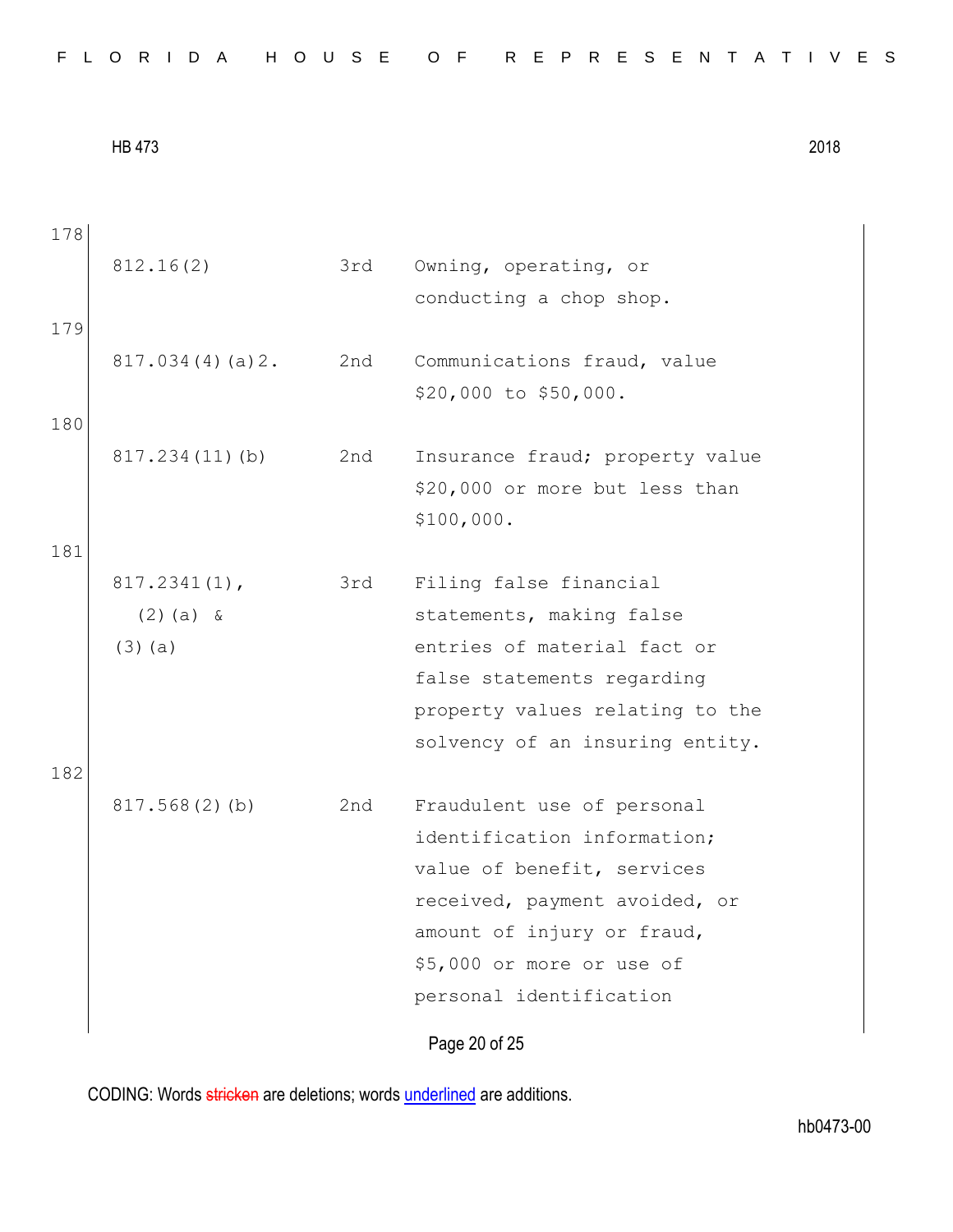| 817.611(2)(a)<br>2nd<br>Traffic in or possess 5 to 14<br>counterfeit credit cards or<br>related documents.<br>184<br>817.625(2)(b)<br>2nd<br>Second or subsequent fraudulent<br>use of scanning device,<br>skimming device, or reencoder.<br>185<br>Lewd or lascivious exhibition<br>825.1025(4)<br>3rd<br>in the presence of an elderly<br>person or disabled adult.<br>186<br>827.071(4)<br>2nd<br>Possess with intent to promote<br>any photographic material,<br>motion picture, etc., which<br>includes sexual conduct by a<br>child. |  |
|--------------------------------------------------------------------------------------------------------------------------------------------------------------------------------------------------------------------------------------------------------------------------------------------------------------------------------------------------------------------------------------------------------------------------------------------------------------------------------------------------------------------------------------------|--|
|                                                                                                                                                                                                                                                                                                                                                                                                                                                                                                                                            |  |
|                                                                                                                                                                                                                                                                                                                                                                                                                                                                                                                                            |  |
|                                                                                                                                                                                                                                                                                                                                                                                                                                                                                                                                            |  |
|                                                                                                                                                                                                                                                                                                                                                                                                                                                                                                                                            |  |
| 187<br>827.071(5)<br>3rd<br>Possess, control, or<br>intentionally view any<br>photographic material, motion<br>picture, etc., which includes<br>Page 21 of 25                                                                                                                                                                                                                                                                                                                                                                              |  |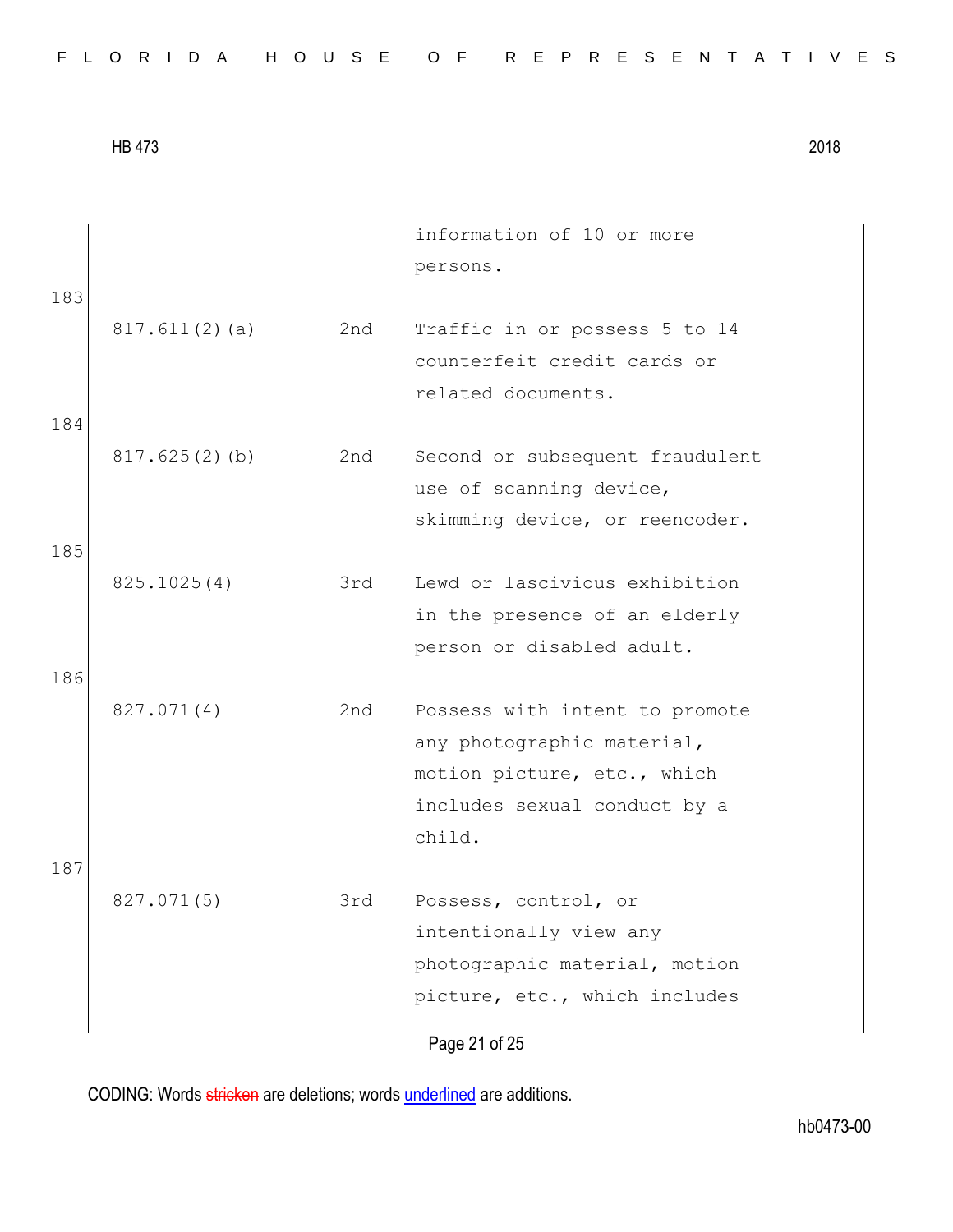|     |                   |     | sexual conduct by a child.      |
|-----|-------------------|-----|---------------------------------|
| 188 | 828.12(2)         | 3rd | Tortures any animal with intent |
|     |                   |     | to inflict intense pain,        |
|     |                   |     | serious physical injury, or     |
|     |                   |     | death.                          |
| 189 |                   |     |                                 |
|     | $839.13(2)$ (b)   | 2nd | Falsifying records of an        |
|     |                   |     | individual in the care and      |
|     |                   |     | custody of a state agency       |
|     |                   |     | involving great bodily harm or  |
|     |                   |     | death.                          |
| 190 |                   |     |                                 |
|     | 843.01            | 3rd | Resist officer with violence to |
|     |                   |     | person; resist arrest with      |
|     |                   |     | violence.                       |
| 191 |                   |     |                                 |
|     | $847.0135(5)$ (b) | 2nd | Lewd or lascivious exhibition   |
|     |                   |     | using computer; offender 18     |
|     |                   |     | years or older.                 |
| 192 |                   |     |                                 |
|     | 847.0137          | 3rd | Transmission of pornography by  |
|     | $(2)$ & $(3)$     |     | electronic device or equipment. |
| 193 |                   |     |                                 |
|     | 847.0138          | 3rd | Transmission of material        |
|     |                   |     | Page 22 of 25                   |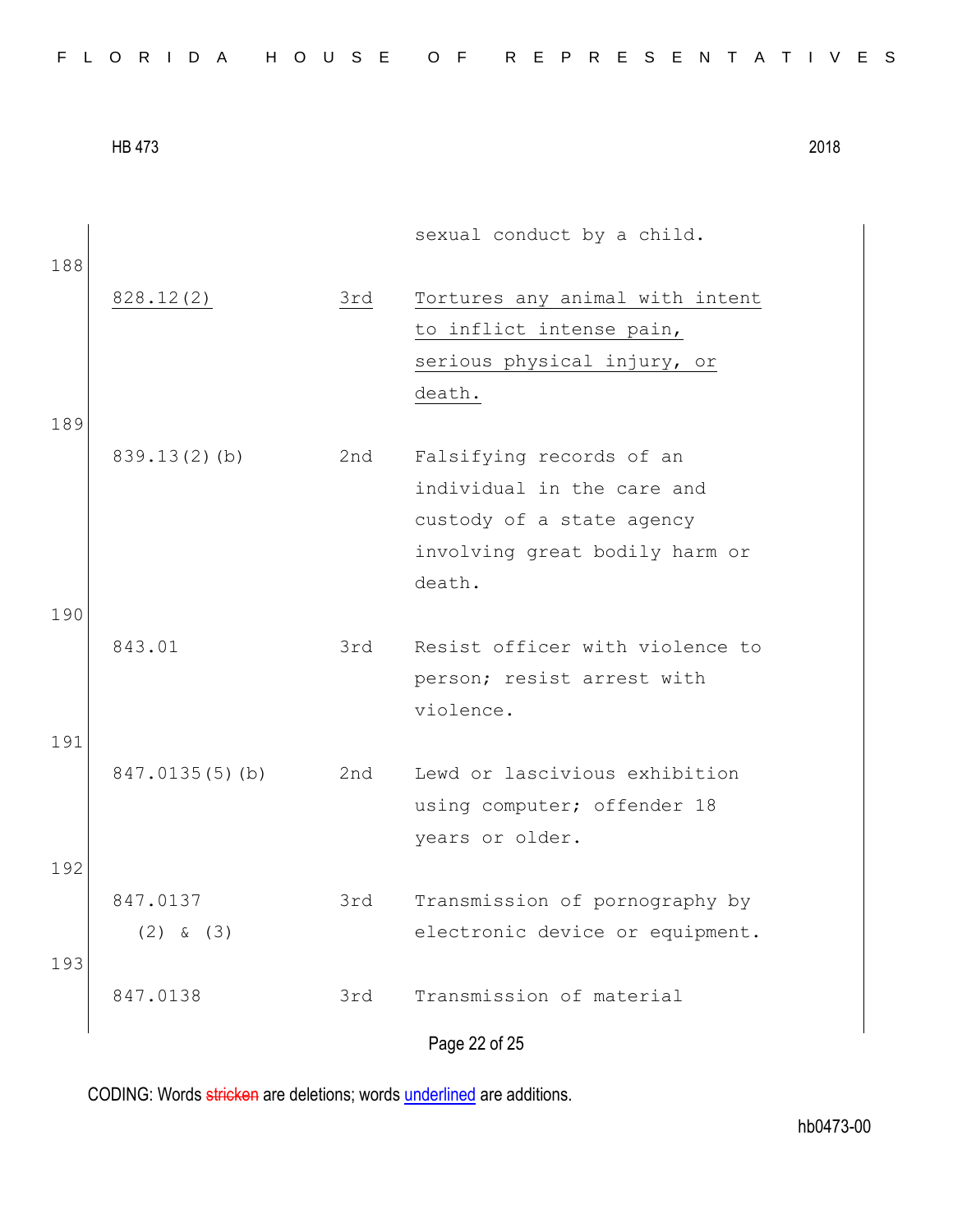|  |  |  |  |  |  |  |  |  |  |  |  |  | FLORIDA HOUSE OF REPRESENTATIVES |  |  |  |  |  |  |  |  |  |  |  |  |  |  |  |  |
|--|--|--|--|--|--|--|--|--|--|--|--|--|----------------------------------|--|--|--|--|--|--|--|--|--|--|--|--|--|--|--|--|
|--|--|--|--|--|--|--|--|--|--|--|--|--|----------------------------------|--|--|--|--|--|--|--|--|--|--|--|--|--|--|--|--|

|     | $(2)$ & $(3)$  |     | harmful to minors to a minor by                       |
|-----|----------------|-----|-------------------------------------------------------|
| 194 |                |     | electronic device or equipment.                       |
|     | 874.05(1)(b)   | 2nd | Encouraging or recruiting                             |
|     |                |     | another to join a criminal                            |
|     |                |     | gang; second or subsequent                            |
|     |                |     | offense.                                              |
| 195 |                |     |                                                       |
|     | 874.05(2)(a)   | 2nd | Encouraging or recruiting                             |
|     |                |     | person under 13 years of age to                       |
|     |                |     | join a criminal gang.                                 |
| 196 |                |     |                                                       |
|     | 893.13(1)(a)1. | 2nd | Sell, manufacture, or deliver<br>cocaine (or other s. |
|     |                |     | $893.03(1)(a)$ , $(1)(b)$ , $(1)(d)$ ,                |
|     |                |     | $(2)$ (a), $(2)$ (b), or $(2)$ (c) 4.                 |
|     |                |     | drugs).                                               |
| 197 |                |     |                                                       |
|     | 893.13(1)(c)2. | 2nd | Sell, manufacture, or deliver                         |
|     |                |     | cannabis (or other s.                                 |
|     |                |     | $893.03(1)(c)$ , $(2)(c)1.$                           |
|     |                |     | $(2)$ (c) 2., (2) (c) 3., (2) (c) 5.,                 |
|     |                |     | $(2)$ (c) 6., (2) (c) 7., (2) (c) 8.,                 |
|     |                |     | $(2)$ (c) 9., (3), or (4) drugs)                      |
|     |                |     | within 1,000 feet of a child                          |
|     |                |     | Page 23 of 25                                         |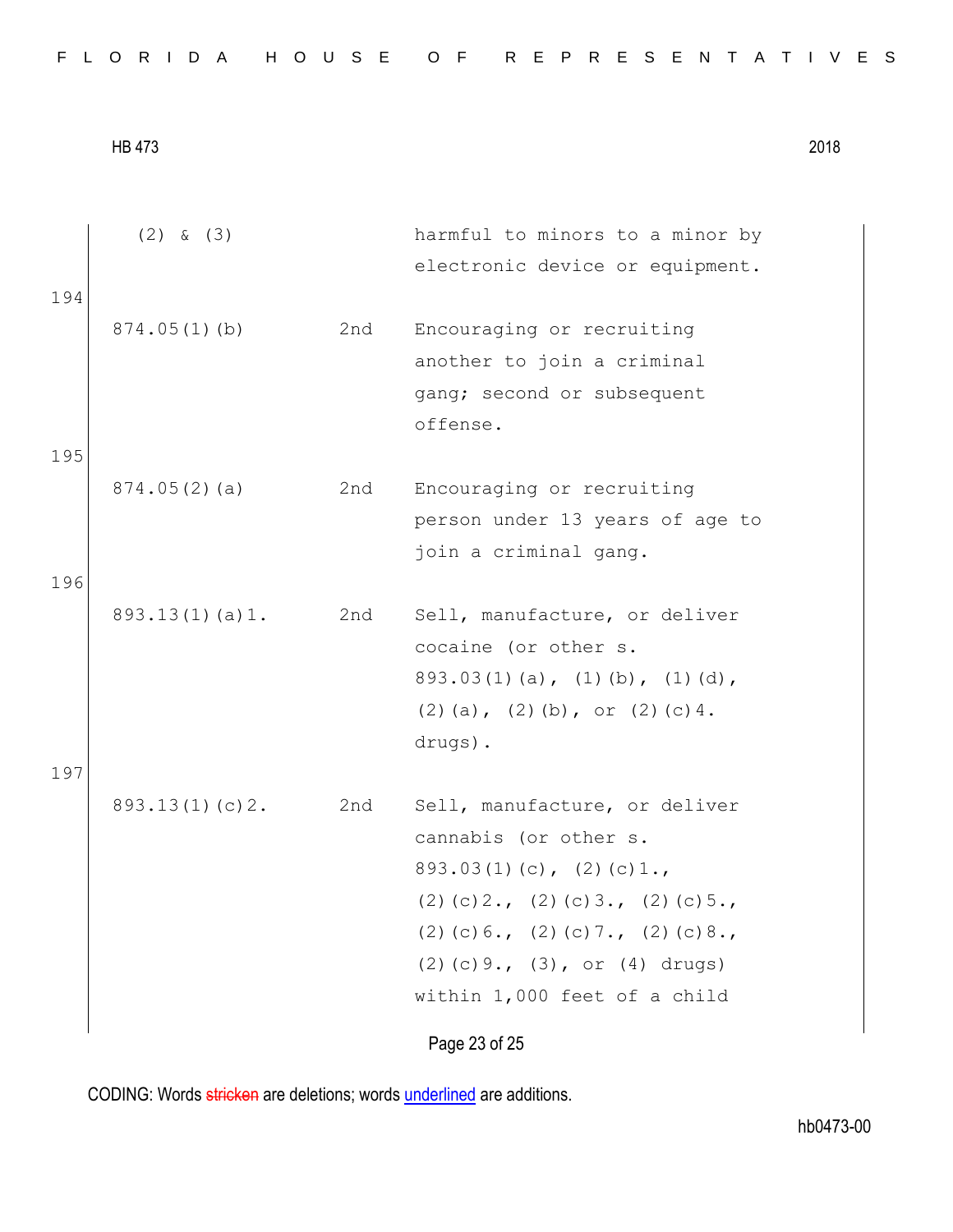|  |  |  |  |  |  |  |  | FLORIDA HOUSE OF REPRESENTATIVES |  |  |  |  |  |  |  |  |  |  |  |  |  |  |  |  |  |  |  |  |  |  |  |  |  |  |
|--|--|--|--|--|--|--|--|----------------------------------|--|--|--|--|--|--|--|--|--|--|--|--|--|--|--|--|--|--|--|--|--|--|--|--|--|--|
|--|--|--|--|--|--|--|--|----------------------------------|--|--|--|--|--|--|--|--|--|--|--|--|--|--|--|--|--|--|--|--|--|--|--|--|--|--|

|     |                |     | Page 24 of 25                                         |
|-----|----------------|-----|-------------------------------------------------------|
|     | 893.13(1)(f)1. | 1st | Sell, manufacture, or deliver                         |
| 200 |                |     | specified business site.                              |
|     |                |     | religious services or a                               |
|     |                |     | 1,000 feet of property used for                       |
|     |                |     | $(2)$ (c) 9., $(3)$ , or $(4)$ within                 |
|     |                |     | $(2)$ (c) 6., (2) (c) 7., (2) (c) 8.,                 |
|     |                |     | $(2)$ (c) 2., (2) (c) 3., (2) (c) 5.,                 |
|     |                |     | $893.03(1)(c)$ , $(2)(c)1.$                           |
|     |                |     | prohibited under s.                                   |
|     |                |     | cannabis or other drug                                |
|     | 893.13(1)(e)2. | 2nd | Sell, manufacture, or deliver                         |
| 199 |                |     |                                                       |
|     |                |     | university.                                           |
|     |                |     | drugs) within 1,000 feet of                           |
|     |                |     | $(2)$ (a), $(2)$ (b), or $(2)$ (c) 4.                 |
|     |                |     | $893.03(1)(a)$ , $(1)(b)$ , $(1)(d)$ ,                |
|     | 893.13(1)(d)1. | 1st | Sell, manufacture, or deliver<br>cocaine (or other s. |
| 198 |                |     |                                                       |
|     |                |     | community center.                                     |
|     |                |     | recreational facility or                              |
|     |                |     | park or publicly owned                                |
|     |                |     | state, county, or municipal                           |
|     |                |     | care facility, school, or                             |
|     |                |     |                                                       |